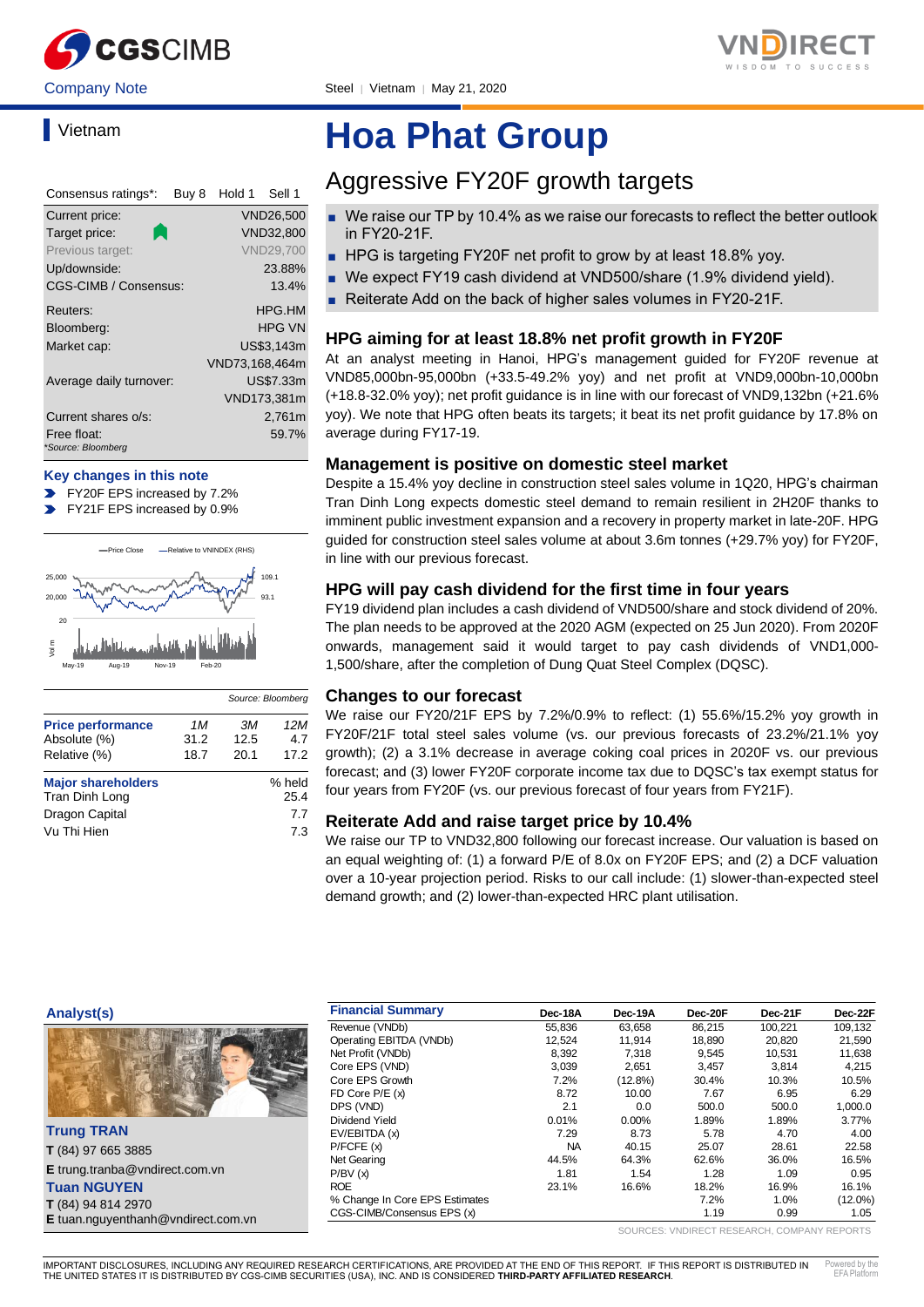



## Aggressive FY20F growth targets

### **Key takeaways from HPG's analyst meeting**

#### **Net profit to grow at least 18.8% yoy in FY20F**

- HPG is targeting FY20F revenue of VND85,000bn-95,000bn (+33.5-49.2% yoy) and net profit of VND9,000bn-10,000bn (+18.8-32.0% yoy).
- We note that HPG typically beats its targets. In FY19, the company beat its net profit target by 26.3%.

#### **HPG will pay cash dividend for the first time in four years**

- HPG will submit its FY19 dividend policy at the 25 June AGM for approval, involving a payment of 20% stock dividend and a VND500/share cash dividend (equivalent to 1.9% dividend yield).
- HPG's management also said that the company will return to regular cash dividend payments every year at VND1,000-1,500/share, after three years of dividend suspension to fund DQSC.

#### **Hot Rolled Coil (HRC) plant to start commercial production in Sep 2020**

- The Dung Quat HRC plant's start-up date has been delayed due to travel bans as a result of the Covid-19 outbreak. The plant was slated to start on 1 Apr 2020.
- However, HPG's management is confident of completing HRC plant's test run in Aug 2020 before starting commercial operations a month later.

#### **Construction steel sales volume could grow 29.7% yoy in FY20F**

- HPG expects construction steel sales volume of about 3.6m tonnes (+29.7% yoy) in FY20F, in line with our previous forecast.
- Total FY20F sale volume guidance includes 800,000 tonnes of billets, 500,000 tonnes of HRC, 120,000 tonnes of galvanised steel and about 750,000 tonnes of steel pipes.
- In 4M20, HPG sold 1m tonnes of construction steel (+7.4% yoy), 533,000 tonnes of steel billets (none in 4M19) and 205,100 tonnes of steel pipe (-9.2% yoy).
- The company is aiming for 40% domestic market share in the near term (+13.9% from FY19), strengthening its leading position in the construction steel sector.

#### **DQSC's lower production cost to enhance HPG's competitiveness**

Management said that DQSC's EBITDA margin will be higher than that of the Hai Duong factory at optimal utilisation (Hai Duong's factory's EBITDA margin stood at 19.4% in FY19, based on our estimates), given:

- The deep-water seaport at Dung Quat can accommodate vessels of up to 200,000 DWT (compared to only 80,000 DWT in Hai Duong), which helps cut 3.5-4.7% of the material cost. Currently, 95% of the construction work at the sea port has been completed and it is expected to receive its first 200,000 DWT vessel in Jun 2020.
- Thanks to new technology, DQSC will have a lower material loss rate than Hai Duong factory. To produce one tonne of steel billets, the Hai Duong factory needs 0.4 tonnes of coking coal, while the DQSC factory only needs 0.36 tonnes.

#### **HPG's agriculture business saw stellar performance in 1Q20**

HPG reported VND2,780 (+58.5% yoy) in revenue and VND482 (+421.6% yoy) in net profit for the agriculture business in 1Q20. According to HPG, pork and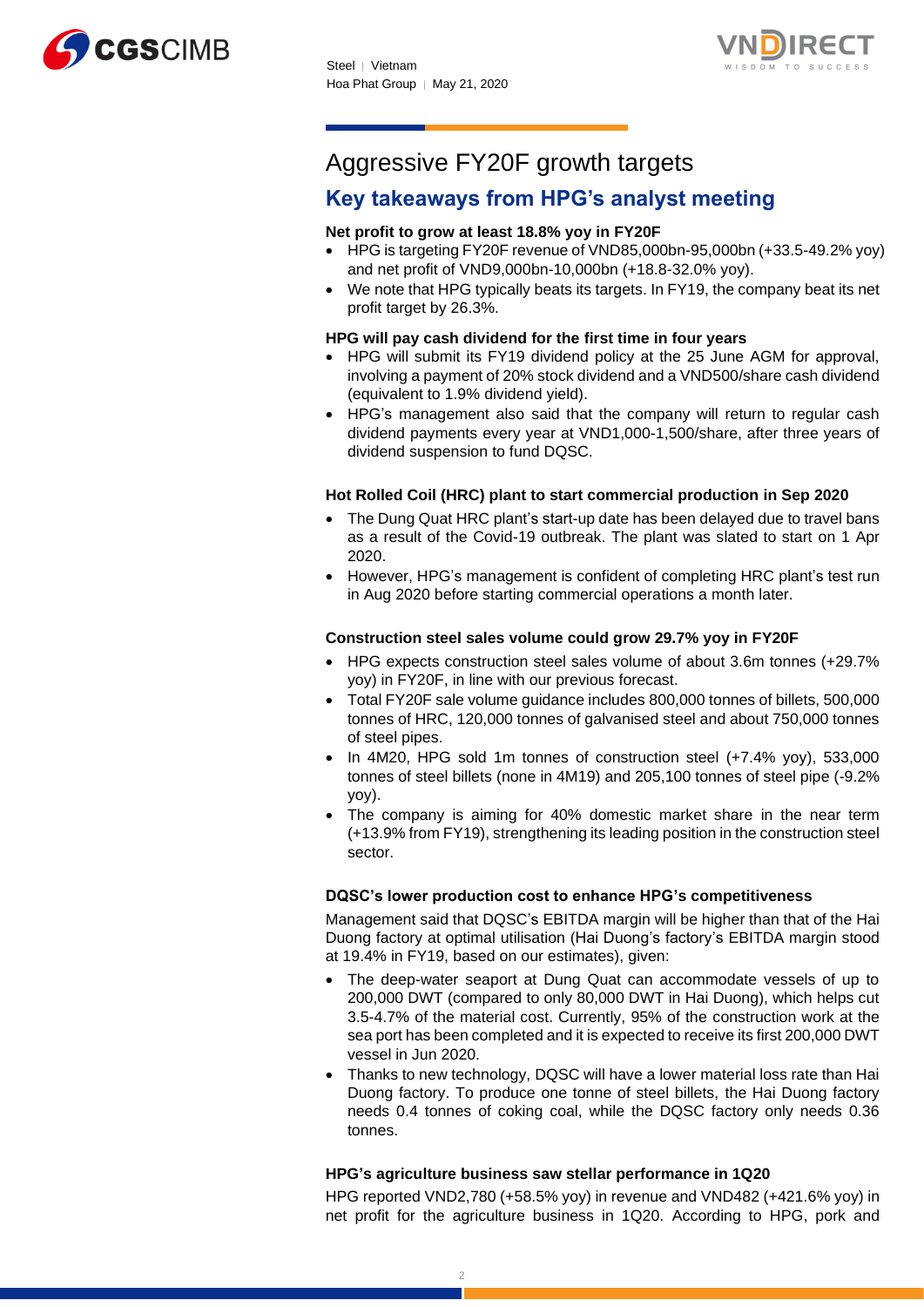



imported beef contributed about 60% and 30% of 1Q20 agriculture net profit, respectively. The rest came from animal, chicken and eggs.

- Pork: After five years of development, HPG is able to self-supply piglets for its herd. The company plans to sell 200,000 pigs in 2020.
- Imported beef: HPG is the leading supplier of imported beef in Vietnam, accounting for 50% domestic market share of imported Australian beef. The company targeting to sell 150,000-170,000 tonnes of Australian beef in 2020F.
- Chicken eggs: It expects chicken eggs' sales volume to jump to about 700,000 eggs/day by end-2020F, from 450,000 eggs/day currently.

Despite strong 1Q20 performance, HPG has set a conservative net profit target of VND1,200bn (+114.8% yoy) in FY20F, as the management is concerned about the government's efforts to lower hog prices to VND65,000/kg from VND90,000/kg currently.

### **We see stronger outlook for HPG in FY20-21F**

#### **Higher-than-expected utilisation rate of DQSC phase 1 in 4M2020**

According to Vietnam Steel Association (VSA) data, HPG's construction steel output in 4M20 rose 20.3% yoy to 1,125,170 tonnes. In addition, based on HPG's steel billet sales volume, we estimate the blended utilisation rate of all the existing steel facilities (Hai Duong, Hung Yen and Dung Quat) was about 95% in 4M20, vs. our previous forecast of 45% utilisation rate for DQSC Phase 1.

We note that HPG launched its second blast furnace, and completed Phase 1 works at DQSC in late-Nov 2019. As such, we are positive on HPG's efforts to maximise utilisation at DQSC Phase 1 only five months after starting production.

#### **DQSC Phase 1 to drive HPG's sales volume growth in 2020F**

We now expect utilisation rate to reach 90% at Phase 1 in 2020F, and the plant to produce 1.35m tonnes of construction steel and 900,000 tonnes of steel billets (2.2% of which is used internally), accounting for 50.3% of HPG's total construction steel output in FY20F. We expect HPG's total sales volume to jump 56.9% yoy in FY20F, driven by (1) a 54.4% increase in long steel volumes, (2) HRC supply of 500,000 tonnes from DQSC, and (3) flat steel pipe volume of 751,000 tonnes. We also expect HPG's sales volume to maintain its growth momentum in FY21F, rising 15.2% yoy thanks to (1) a 160.3% surge in HRC, and (2) 10.0% growth in steel pipe volume.

#### **Changes to our FY20-21F forecasts**

We raise our FY20/21F EPS by 7.2%/0.9% to reflect: (1) 55.6%/15.2% yoy growth in total steel sales volume (vs. our previous forecasts of 23.2%/21.1% yoy growth); (2) a 3.1% decrease in average coking coal prices in 2020F vs. our previous forecast; and (3) lower FY20F corporate income tax due to DQSC's tax exempt status for four years from FY20F (vs. our previous forecast of four years from FY21F).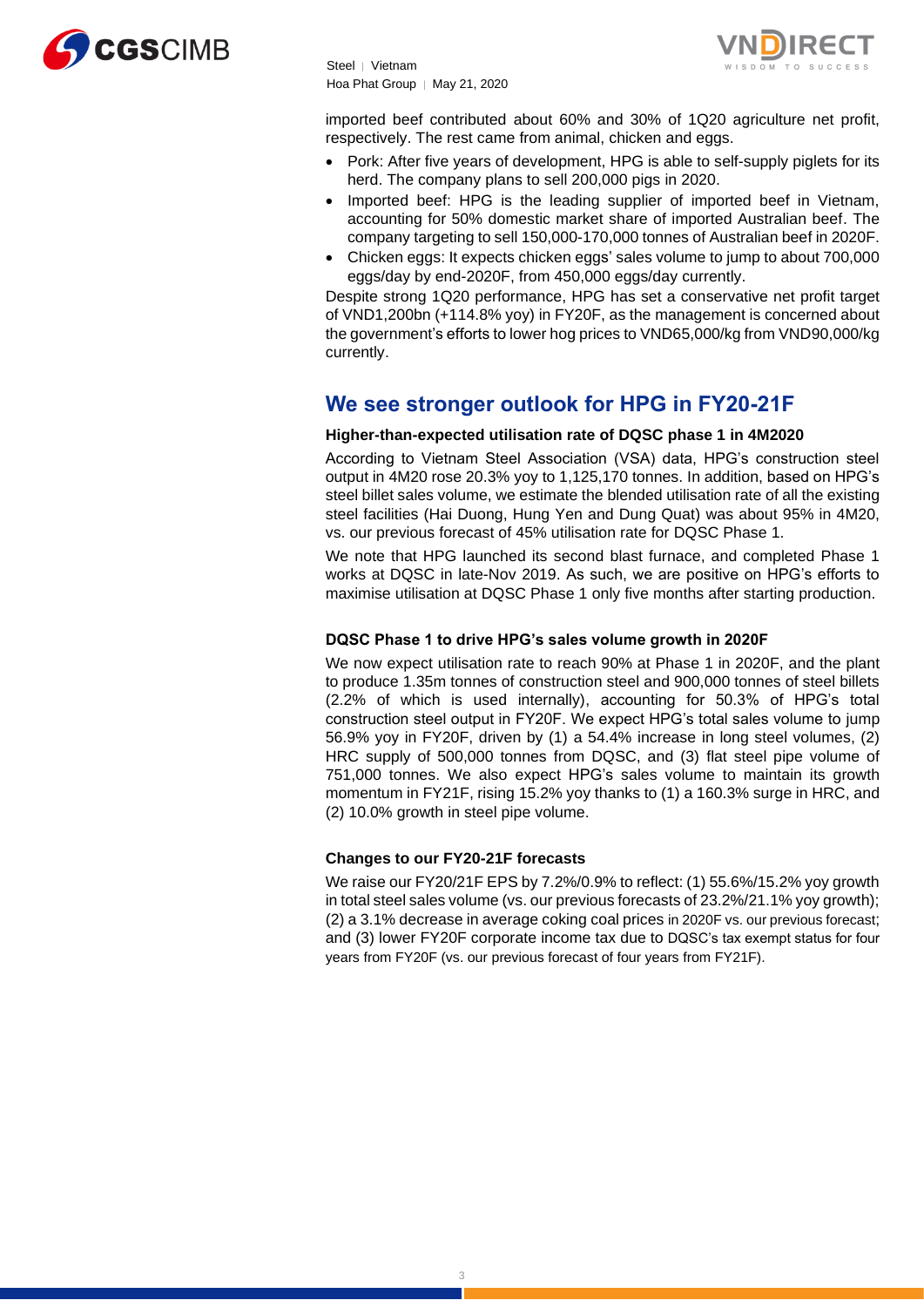



|                           | Old forecasts |        | <b>New forecasts</b> |         | The difference btwn<br>new and old forecasts |             | <b>Comments</b>                                                                                                                                                                                                                                                                                                                                                                            |
|---------------------------|---------------|--------|----------------------|---------|----------------------------------------------|-------------|--------------------------------------------------------------------------------------------------------------------------------------------------------------------------------------------------------------------------------------------------------------------------------------------------------------------------------------------------------------------------------------------|
|                           | 2020F         | 2021F  | 2020F                | 2021F   | 2020F                                        | 2021F       |                                                                                                                                                                                                                                                                                                                                                                                            |
| <b>Total revenue</b>      | 72,825        | 85,160 | 86,215               | 100,221 | 18.4%                                        | 17.7%       |                                                                                                                                                                                                                                                                                                                                                                                            |
| Steel                     | 60,169        | 72,372 | 70,883               | 84,236  | 17.8%                                        |             | We raise our FY20/21F steel revenue forecasts by 17.8%/16.4% as<br>16.4% increases of 26.3%/10.3% in total sales volume offset decreases of<br>7.9%/4.9% in ASP vs. our previous forecasts.                                                                                                                                                                                                |
| Industrial production     | 3,930         | 4,195  | 3,289                | 3,476   | $-16.3%$                                     | $-17.1%$    |                                                                                                                                                                                                                                                                                                                                                                                            |
| Agriculture               | 7,375         | 7,557  | 10,691               | 10,962  | 45.0%                                        | 45.1%       | The agriculture segment will record impressive growth in 2020F,<br>thanks mainly to a 40% yoy jump in average pork prices.                                                                                                                                                                                                                                                                 |
| Real estates              | 1,351         | 1,035  | 1,351                | 1,547   | 0.0%                                         | 49.4%       | The real estate segment will begin to hand over the Hoa Phat Pho Noi<br>project in 2021F.                                                                                                                                                                                                                                                                                                  |
| Gross profit              | 14,316        | 16,255 | 15,474               | 16,754  | 8.1%                                         | 3.1%        |                                                                                                                                                                                                                                                                                                                                                                                            |
| Gross profit margin       | 19.7%         | 19.1%  | 17.9%                | 16.7%   | $-1.7%$ pts                                  | $-2.4%$ pts |                                                                                                                                                                                                                                                                                                                                                                                            |
| SG&A expense              | 1,744         | 2,040  | 2,064                | 2,399   | 18.3%                                        | 17.6%       |                                                                                                                                                                                                                                                                                                                                                                                            |
| <b>EBITDA</b>             | 17,556        | 19,901 | 18,890               | 20,820  | 7.6%                                         | 4.6%        |                                                                                                                                                                                                                                                                                                                                                                                            |
| Interest expense          | 1,782         | 1,536  | 1,911                | 1,711   | 7.2%                                         | 11.4%       | We raise FY20F interest expense forecast as short/long-term debts<br>are expected to be 24.5%/12.3% higher than our previous forecast.                                                                                                                                                                                                                                                     |
| Pretax profit             | 10,776        | 12,626 | 11,325               | 12,387  | 5.1%                                         | $-1.9%$     |                                                                                                                                                                                                                                                                                                                                                                                            |
| Net profit                | 9,132         | 10,705 | 9,792                | 10,803  | 7.2%                                         |             | 0.9% DQSC enjoys 0% tax incentive for four years starting from 2020.                                                                                                                                                                                                                                                                                                                       |
| Net margin                | 12.5%         | 12.6%  | 11.4%                | 10.8%   | $-1.2%$ pts                                  | $-1.8%$ pts |                                                                                                                                                                                                                                                                                                                                                                                            |
| EBITDA margin             | 24.1%         | 23.4%  | 21.9%                | 20.8%   | $-2.2%$ pts                                  | $-2.6%$ pts |                                                                                                                                                                                                                                                                                                                                                                                            |
| SG&A as % of revenue      | 2.4%          | 2.4%   | 2.4%                 | 2.4%    | $0.0\%$ pts                                  | $0.0\%$ pts |                                                                                                                                                                                                                                                                                                                                                                                            |
| EPS (VND)                 | 3,225         | 3,780  | 3,457                | 3,814   | 7.2%                                         | 0.9%        |                                                                                                                                                                                                                                                                                                                                                                                            |
|                           |               |        |                      |         |                                              |             |                                                                                                                                                                                                                                                                                                                                                                                            |
| Sale volume (tonne)       | 4,530         | 5,485  | 5,724                | 6,597   | 26.3%                                        | 20.3%       |                                                                                                                                                                                                                                                                                                                                                                                            |
| <b>Construction steel</b> | 3,591         | 4.041  | 3,591                | 4,041   | 0.0%                                         | 0.0%        |                                                                                                                                                                                                                                                                                                                                                                                            |
| Steel billet              | 111           | 152    | 880                  | 426     | 692.8%                                       | 180.3%      | HPG will gradually reduce steel billet sales volume when rolling mills<br>of DQSC phase 2 come online in 4Q20F.                                                                                                                                                                                                                                                                            |
| Steel pipe                | 813           | 894    | 753                  | 828     | $-7.4%$                                      | $-7.4%$     |                                                                                                                                                                                                                                                                                                                                                                                            |
| <b>HRC</b>                | 15            | 397    | 500                  | 1,302   | 3205.6%                                      | 227.6%      | We adjust our HRC sales volume externally due to: 1) the rate of<br>internal HRC sales volume that will decrease to 20% / 13% in FY20-<br>21F from 98.5% / 73.5% in our previous forecast, and 2) the<br>utilisation rate of HRC plant that falls to 25% / 60% in FY20-21F from<br>40% / 60%, as the plant enters commercial operation four months<br>later than in our previous forecast. |
|                           |               |        |                      |         |                                              |             | SOURCES: VNDIRECT RESEARCH, COMPANY REPORTS                                                                                                                                                                                                                                                                                                                                                |
|                           |               |        |                      |         | <b>Figure 2: Forecast summary (VNDbn)</b>    |             | FY20F<br>FY21F<br><b>FY18A</b><br><b>FY19A</b>                                                                                                                                                                                                                                                                                                                                             |

| <b>Figure 2: Forecast summary (VNDbn)</b> |              |              |                                             |              |  |  |  |
|-------------------------------------------|--------------|--------------|---------------------------------------------|--------------|--|--|--|
|                                           | <b>FY18A</b> | <b>FY19A</b> | FY20F                                       | <b>FY21F</b> |  |  |  |
| <b>Total revenue</b>                      | 55.836       | 63,658       | 86,215                                      | 100,221      |  |  |  |
| Steel                                     | 46.424       | 50,179       | 70.883                                      | 84,236       |  |  |  |
| Gross profit                              | 11.671       | 11.185       | 15.474                                      | 16,754       |  |  |  |
| Gross profit margin                       | 20.9%        | 17.6%        | 17.9%                                       | 16.7%        |  |  |  |
| SG&A expense                              | 1,121        | 1,442        | 2,064                                       | 2,399        |  |  |  |
| <b>EBITDA</b>                             | 12,524       | 11,914       | 18,890                                      | 20,820       |  |  |  |
| Interest expense                          | 540          | 937          | 1.911                                       | 1,711        |  |  |  |
| Pretax profit                             | 10,071       | 9,097        | 11,325                                      | 12,387       |  |  |  |
| <b>NPATMI</b>                             | 8,573        | 7.578        | 9.792                                       | 10,803       |  |  |  |
| Net margin                                | 15.4%        | 11.4%        | 11.4%                                       | 11.6%        |  |  |  |
| EBITDA margin                             | 18.5%        | 18.7%        | 21.9%                                       | 19.3%        |  |  |  |
| SG&A as % of revenue                      | 2.0%         | 2.3%         | 2.4%                                        | 2.4%         |  |  |  |
| Revenue growth                            | 21.0%        | 14.0%        | 35.4%                                       | 16.2%        |  |  |  |
| Net profit growth                         | 7.1%         | $-11.6%$     | 29.2%                                       | 10.3%        |  |  |  |
| <b>EPS</b>                                | 3,039        | 2.655        | 3.457                                       | 3.814        |  |  |  |
| Sale volume (tonnes)                      |              |              |                                             |              |  |  |  |
| <b>Construction steel</b>                 | 2,379        | 2.775        | 3,591                                       | 4.041        |  |  |  |
| Steel pipe                                | 654          | 753          | 753                                         | 828          |  |  |  |
|                                           |              |              | SOURCES: VNDIRECT RESEARCH, COMPANY REPORTS |              |  |  |  |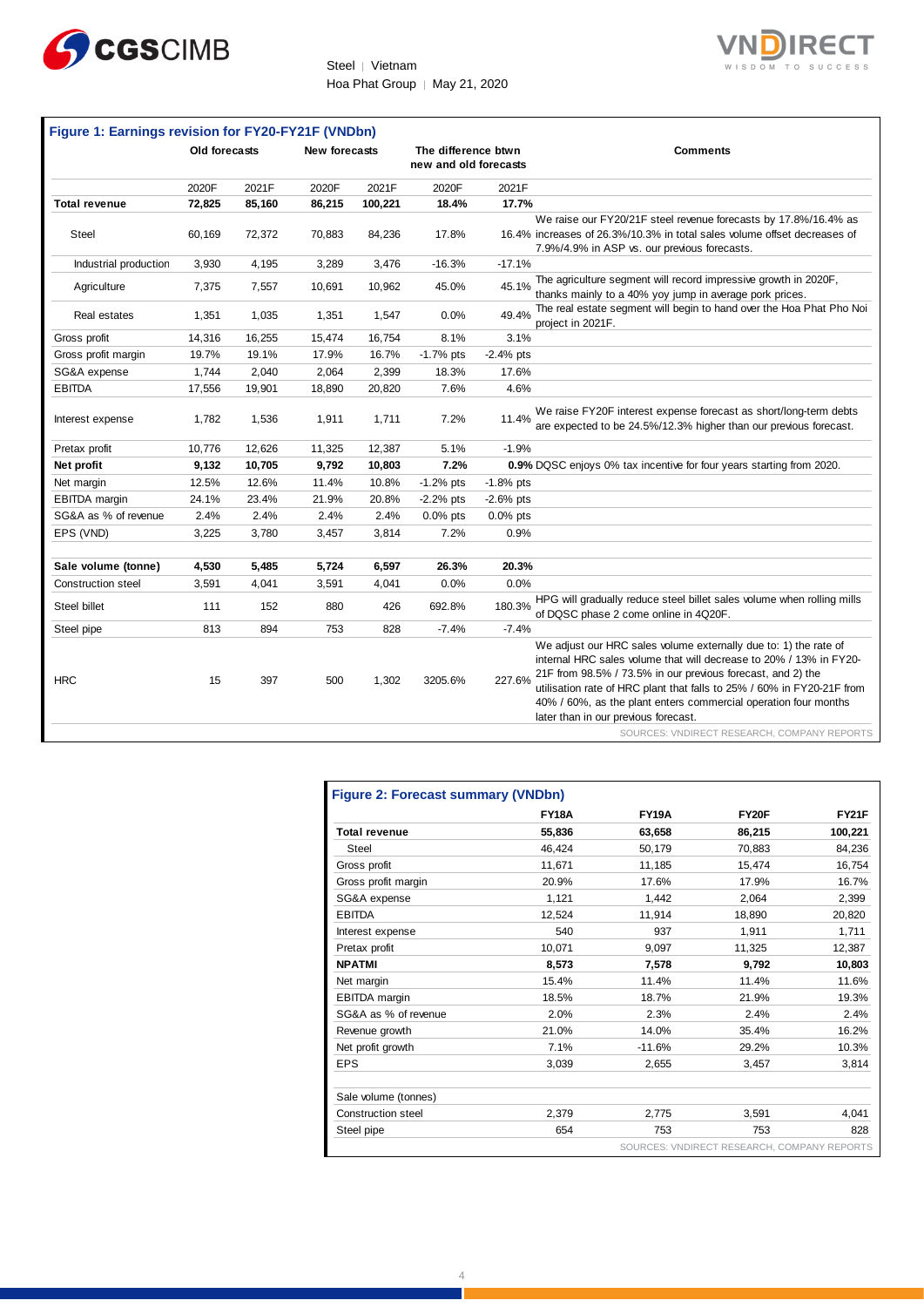



### **Reiterate Add with a higher TP of VND32,800**

We raise our TP to VND32,800 following our forecast increase. Our TP is based on an equal weighting of (1) a forward P/E of 8.0x on EPS in FY20F, and (2) a DCF valuation over a 10-year projection period. Risks to our call include: (1) lowerthan-expected steel demand growth; and (2) lower-than-expected utilisation at HRC plant.

| Figure 3: DCF model - key assumptions & input, based on our estimates |                            |
|-----------------------------------------------------------------------|----------------------------|
| <b>General assumptions</b>                                            |                            |
| Risk free rate (10-year VGB yield)                                    | 4.0%                       |
| Equity risk premium                                                   | 10.0%                      |
| Beta (source: BB, 1-y adj. beta)                                      | 1.1                        |
| Cost of equity                                                        | 15.1%                      |
| Long-term growth rate                                                 | 2.0%                       |
| Cost of Debt                                                          | 5.0%                       |
| <b>WACC</b>                                                           | 11.8%                      |
| (in VND bn, otherwise noted)                                          |                            |
| PV of DCF (10 years)                                                  | 69,529                     |
| PV of Terminal value                                                  | 71,145                     |
| Enteprise value                                                       | 140,674                    |
| Less: Total Debt                                                      | 43,251                     |
| Plus: Cash and Cash equiv.                                            | 7,385                      |
| Less: Minority Interest                                               | 253                        |
| Implied EV                                                            | 104,554                    |
| No. of o/s shares (mn shares)                                         | 2,761                      |
| Implied value per share (VND)                                         | 37,867                     |
|                                                                       | SOURCES: VNDIRECT RESEARCH |

| Figure 4: P/E method, key inputs, based on our estimates |                            | Figure 5: Blended target price, based on our estimates |                                  |            |                                |  |
|----------------------------------------------------------|----------------------------|--------------------------------------------------------|----------------------------------|------------|--------------------------------|--|
| EPS 2020                                                 | 3,457                      | Method                                                 | Implied value per<br>share (VND) | Weight (%) | <b>Weighted price</b><br>(VND) |  |
| Industry average multiple                                | 6.1                        | <b>DCF</b>                                             | 37.867                           | 50%        | 18,934                         |  |
| Premium                                                  | 31.1%                      | P/E                                                    | 27.656                           | 50%        | 13,828                         |  |
| Target multiple                                          | 8.0                        |                                                        |                                  |            |                                |  |
| Implied value per share (VND)                            | 27,656                     | Target price (VND, rounded)                            |                                  |            | 32,800                         |  |
|                                                          | SOURCES: VNDIRECT RESEARCH |                                                        |                                  |            | SOURCES: VNDIRECT RESEARCH     |  |

| <b>Figure 6: Peer Comparison</b> |               |        |        |        |         |                    |        |                             |       |           |                    |               |       |                        |
|----------------------------------|---------------|--------|--------|--------|---------|--------------------|--------|-----------------------------|-------|-----------|--------------------|---------------|-------|------------------------|
| Company                          | Ticker        | Recom. | Price  | ТP     | Mkt cap |                    | P/E(x) | 3-year EPS                  |       | P/BV(x)   |                    | EV/EBITDA (x) |       | <b>ROE (%)</b>         |
|                                  |               |        | LC\$   | LC\$   | US\$ m  | CY <sub>20</sub> F | CY21F  | $CAGR$ $(\%)$               | CY20F | CY21F     | CY <sub>20</sub> F | CY21F         | CY20F | CY <sub>21</sub> F     |
| Regional listed steel producers  |               |        |        |        |         |                    |        |                             |       |           |                    |               |       |                        |
| Sansteel Minguang Co Ltd -A      | 002110 CH     | na     | 7,02   | 9,4    | 2.425   | 5.7                | 5,5    | na                          | 0.8   | 0,7       | 4,2                | 4,0           | 13,6  | 13,2                   |
| Xinxing Ductile Iron Pipes-A     | 000778 CH     | na     | 3,35   | na     | 1.883   | 8.8                | 8.5    | 68,9                        | 0,6   | 0,6       | 6,1                | 5,8           | 6,1   | 6,4                    |
| Xinyu Iron & Steel Co Ltd-A      | 600782 CH     | na     | 4,1    | 5.7    | 1.842   | 4.6                | 4.8    | 179,9                       | 0,5   | 0,5       | 5,6                | 5,2           | 10,1  | 10,0                   |
| Nanjing Iron & Steel Co-A        | 600282 CH     | na     | 2,82   | na     | 1.762   | 4.9                | 4.5    | na                          | 0.7   | 0,6       | 4,9                | 4,4           | 13,1  | 13,1                   |
| Liuzhou Iron & Steel Co-A        | 601003 CH     | na     | 5,11   | 5,6    | 1.845   | 6.5                | 7.7    | na                          | 1,1   | 1,0       | 7,4                | (45,7)        | 12,6  | 11,8                   |
| Hangzhou Iron & Steel Co-A       | 600126 CH     | na     | 8,48   | na     | 4.035   | na                 | na     | na                          | na    | na        | 8,0                | (45, 0)       | na    | na                     |
| SGIS Songshan Co Ltd-A           | 000717 CH     | na     | 3,93   | na     | 1.340   | 5,6                | 5.7    | na                          | 1,0   | 0,9       | 4,1                | 3,8           | 17,6  | 16,1                   |
| Average                          |               |        |        |        | 2.085   | 6,0                | 6.2    |                             | 0.7   | 0.7       | 6,6                | (7,3)         | 10,1  | 10,5                   |
| Median                           |               |        |        |        | 1.843   | 5.7                | 5.7    |                             | 0.7   | 0.6       | 5.9                | 4,2           | 12,6  | 11,8                   |
| <b>Hoa Phat Group</b>            | <b>HPG VN</b> | Add    | 26.500 | 32.800 | 3.145   | 9,5                | 8.6    | 7,7                         | 1,6   | 1,3       | 1.7                | 1,6           | 17,2  | 16,0                   |
|                                  |               |        |        |        |         |                    |        | SOURCES:<br><b>VNDIRECT</b> |       | RESEARCH. | BLOOMBERG,         |               |       | DATA AS OF 21 May 2020 |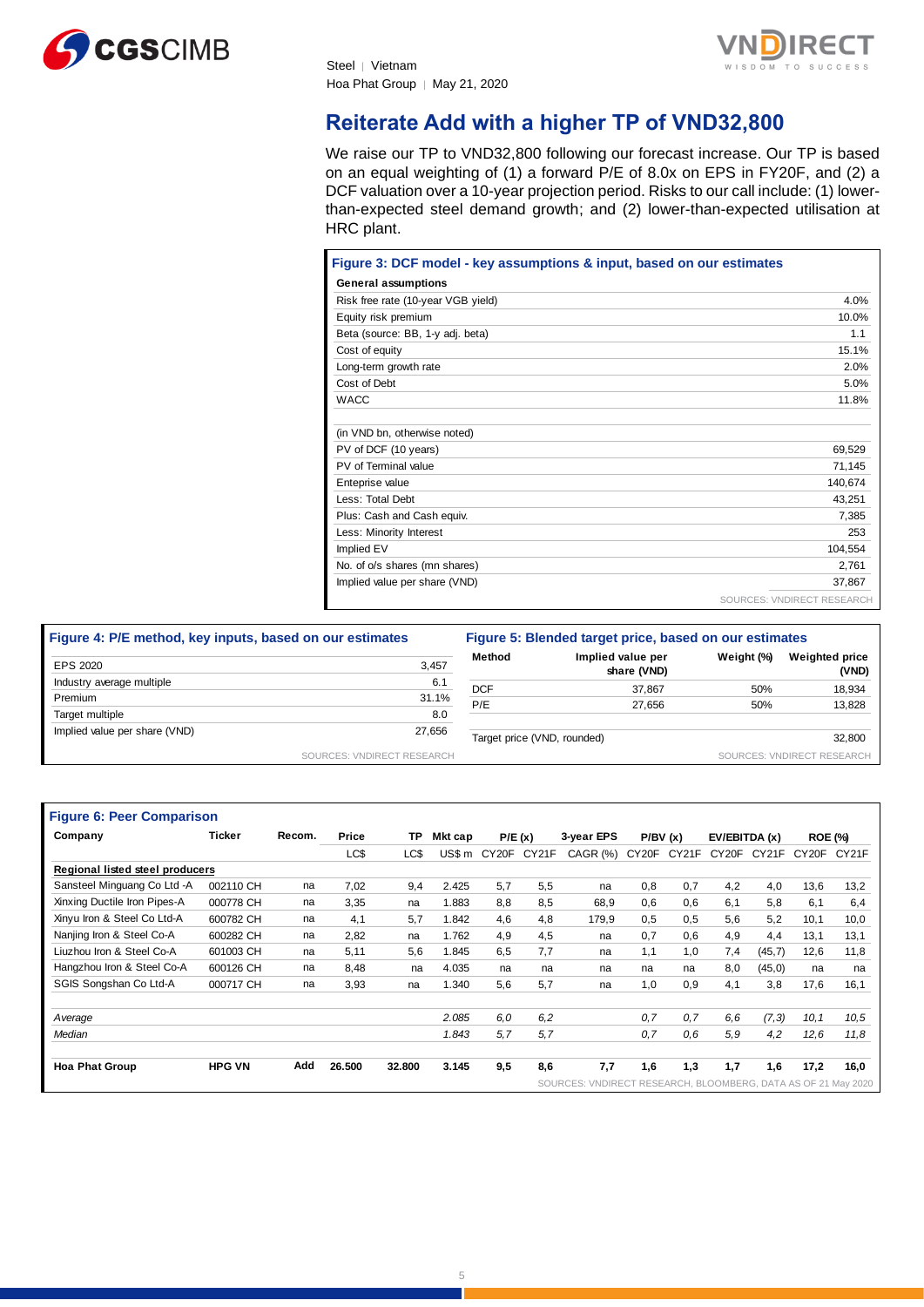



### **BY THE NUMBERS**



#### **Profit & Loss**

| (VNDb)                                    | Dec-18A  | Dec-19A  | Dec-20F | Dec-21F  | Dec-22F  |
|-------------------------------------------|----------|----------|---------|----------|----------|
| <b>Total Net Revenues</b>                 | 55,836   | 63,658   | 86,215  | 100,221  | 109,132  |
| <b>Gross Profit</b>                       | 11,671   | 11,185   | 15,474  | 16,754   | 17,756   |
| <b>Operating EBITDA</b>                   | 12,524   | 11,914   | 18,890  | 20,820   | 21,590   |
| Depreciation And Amortisation             | (2,206)  | (2, 417) | (5,757) | (6, 840) | (6, 840) |
| <b>Operating EBIT</b>                     | 10,318   | 9,498    | 13,133  | 13,979   | 14,750   |
| Financial Income/(Expense)                | (245)    | (465)    | (1,779) | (1,580)  | (1,051)  |
| Pretax Income/(Loss) from Assoc.          | 0        | (1)      | (1)     | (1)      | (1)      |
| Non-Operating Income/(Expense)            | (1)      | 66       | (27)    | (12)     | (52)     |
| Profit Before Tax (pre-El)                | 10,071   | 9,097    | 11,325  | 12,387   | 13,646   |
| <b>Exceptional Items</b>                  |          |          |         |          |          |
| <b>Pre-tax Profit</b>                     | 10,071   | 9,097    | 11,325  | 12,387   | 13,646   |
| Taxation                                  | (1, 471) | (1,518)  | (1,463) | (1,513)  | (1,637)  |
| Exceptional Income - post-tax             |          |          |         |          |          |
| <b>Profit After Tax</b>                   | 8,601    | 7,578    | 9.862   | 10,873   | 12,009   |
| Minority Interests                        | (28)     | (71)     | (71)    | (71)     | (71)     |
| <b>Preferred Dividends</b>                |          |          |         |          |          |
| FX Gain/(Loss) - post tax                 |          |          |         |          |          |
| Other Adjustments - post-tax              | (181)    | (189)    | (247)   | (272)    | (300)    |
| <b>Net Profit</b>                         | 8,392    | 7,318    | 9,545   | 10,531   | 11,638   |
| <b>Recurring Net Profit</b>               | 8,392    | 7.318    | 9,545   | 10,531   | 11,638   |
| <b>Fully Diluted Recurring Net Profit</b> | 8,392    | 7,318    | 9,545   | 10,531   | 11,638   |

#### **Cash Flow**

| (VNDb)                           | Dec-18A   | Dec-19A   | Dec-20F  | Dec-21F  | Dec-22F   |
|----------------------------------|-----------|-----------|----------|----------|-----------|
| <b>EBITDA</b>                    | 12,524    | 11,914    | 18,890   | 20,820   | 21,590    |
| Cash Flow from Invt. & Assoc.    | 0         | (1)       | (1)      | (1)      | (1)       |
| Change In Working Capital        | (2,766)   | (8, 494)  | (9,753)  | (4,234)  | (935)     |
| (Incr)/Decr in Total Provisions  | (73)      | (6)       | U        | O        |           |
| Other Non-Cash (Income)/Expense  | 0         | $\Omega$  | $\Omega$ | 0        | 0         |
| Other Operating Cashflow         | (86)      | (8)       | (134)    | (128)    | (383)     |
| Net Interest (Paid)/Received     | (540)     | (937)     | (1, 911) | (1,711)  | (1, 182)  |
| <b>Tax Paid</b>                  | (1, 416)  | (1,518)   | (1, 463) | (1, 513) | (1,637)   |
| <b>Cashflow From Operations</b>  | 7,642     | 949       | 5,627    | 13,232   | 17,451    |
| Capex                            | (27, 594) | (21, 622) | (10,000) | (3,000)  | (5,000)   |
| Disposals Of FAs/subsidiaries    | 65        | 22        | O        | 0        |           |
| Acq. Of Subsidiaries/investments | 6,148     | 2,350     | $\Omega$ | 0        | 0         |
| Other Investing Cashflow         | 849       | 41        | $\Omega$ | 0        | U         |
| <b>Cash Flow From Investing</b>  | (20, 533) | (19, 209) | (10,000) | (3,000)  | (5,000)   |
| Debt Raised/(repaid)             | 11,137    | 20,082    | 7,291    | (7,675)  | (9,212)   |
| Proceeds From Issue Of Shares    | 11        | 0         | 0        | 0        | O         |
| <b>Shares Repurchased</b>        |           |           |          |          |           |
| Dividends Paid                   | (6)       | (13)      | (1, 381) | (1,381)  | (2,761)   |
| <b>Preferred Dividends</b>       |           |           |          |          |           |
| Other Financing Cashflow         |           |           |          |          |           |
| <b>Cash Flow From Financing</b>  | 11,143    | 20,069    | 5,911    | (9,055)  | (11, 973) |
| <b>Total Cash Generated</b>      | (1,748)   | 1,810     | 1,538    | 1,177    | 479       |
| <b>Free Cashflow To Equity</b>   | (1,754)   | 1,822     | 2,918    | 2,558    | 3,240     |
| <b>Free Cashflow To Firm</b>     | (12, 351) | (17, 323) | (2, 462) | 11,943   | 13,634    |
|                                  |           |           |          |          |           |

SOURCES: VNDIRECT RESEARCH, COMPANY REPORTS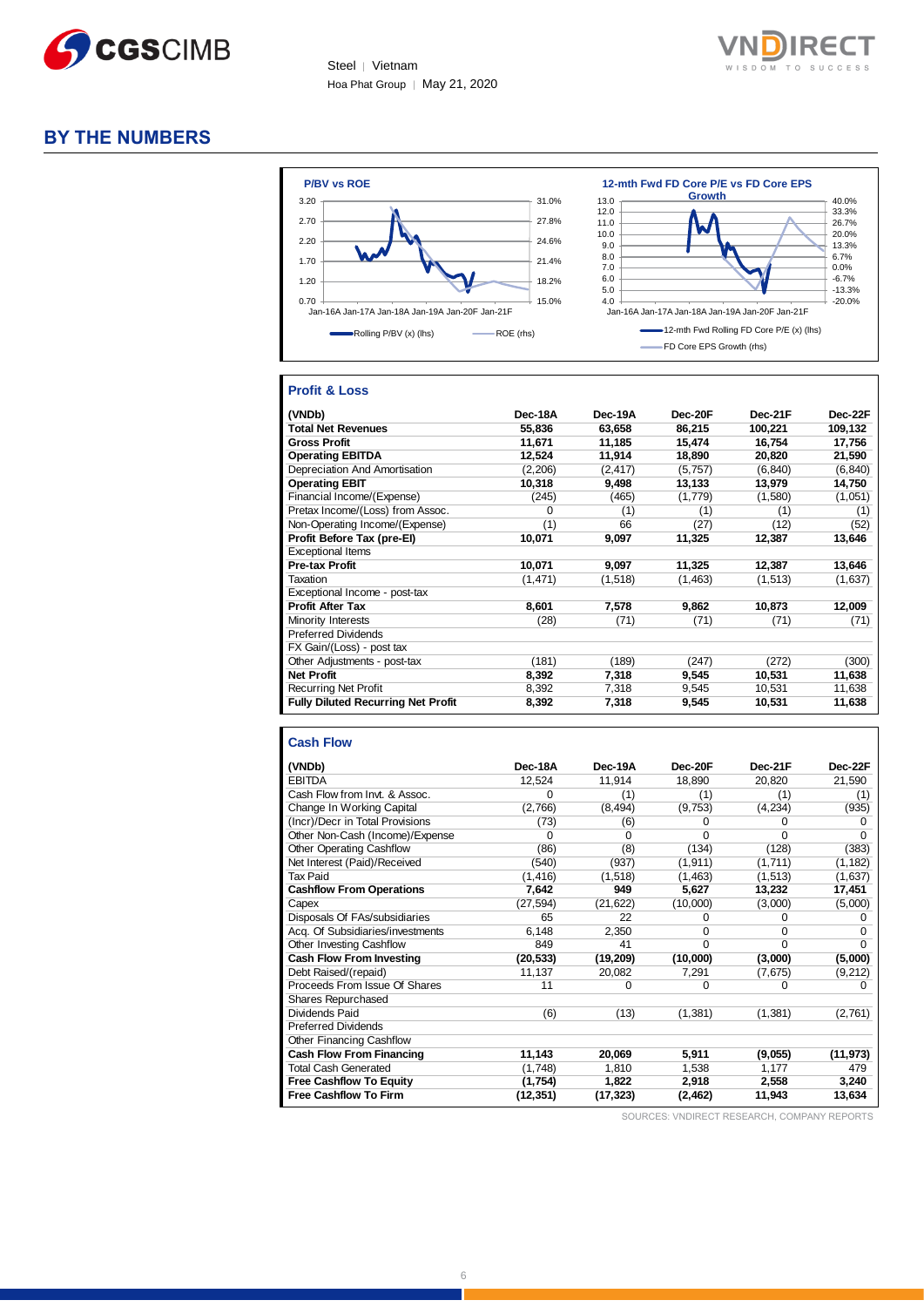



### **BY THE NUMBERS… cont'd**

| <b>Balance Sheet</b>                       |          |         |          |         |         |
|--------------------------------------------|----------|---------|----------|---------|---------|
| (VNDb)                                     | Dec-18A  | Dec-19A | Dec-20F  | Dec-21F | Dec-22F |
| <b>Total Cash And Equivalents</b>          | 6.240    | 5.939   | 7.385    | 8.461   | 9.037   |
| <b>Total Debtors</b>                       | 3.210    | 3.575   | 7.347    | 9.610   | 8.631   |
| Inventories                                | 14.115   | 19.412  | 27.133   | 29,856  | 33,846  |
| <b>Total Other Current Assets</b>          | 1.743    | 1.546   | 2.093    | 2.433   | 2.650   |
| <b>Total Current Assets</b>                | 25,309   | 30.472  | 43.959   | 50,361  | 54,164  |
| <b>Fixed Assets</b>                        | 50.852   | 68.992  | 73,235   | 69.394  | 67,553  |
| <b>Total Investments</b>                   | 67       | 26      | 26       | 26      | 26      |
| <b>Intangible Assets</b>                   | 217      | 269     | 250      | 231     | 212     |
| <b>Total Other Non-Current Assets</b>      | 1.778    | 2.032   | 4.311    | 5,011   | 5.457   |
| <b>Total Non-current Assets</b>            | 52.914   | 71.319  | 77.821   | 74.662  | 73,248  |
| Short-term Debt                            | 11.495   | 16.838  | 20.964   | 14.980  | 8.408   |
| Current Portion of Long-Term Debt          |          |         |          |         |         |
| <b>Total Creditors</b>                     | 8,707    | 6.178   | 8.721    | 10.290  | 12.826  |
| <b>Other Current Liabilities</b>           | 2.435    | 3.982   | 5.173    | 5.772   | 6,105   |
| <b>Total Current Liabilities</b>           | 22.636   | 26,998  | 34.859   | 31,043  | 27,339  |
| <b>Total Long-term Debt</b>                | 12.811   | 19.842  | 22.287   | 17.822  | 13.374  |
| Hybrid Debt - Debt Component               |          |         |          |         |         |
| <b>Total Other Non-Current Liabilities</b> | 2.153    | 7.163   | 7.328    | 8.519   | 9.276   |
| <b>Total Non-current Liabilities</b>       | 14.964   | 27.005  | 29.615   | 26.341  | 22,650  |
| <b>Total Provisions</b>                    | $\Omega$ | U       | $\Omega$ | 0       | U       |
| <b>Total Liabilities</b>                   | 37,600   | 54.003  | 64.474   | 57,383  | 49,989  |
| Shareholders' Equity                       | 40.496   | 47.605  | 57.053   | 67.316  | 77,028  |
| Minority Interests                         | 127      | 183     | 253      | 324     | 394     |
| <b>Total Equity</b>                        | 40,623   | 47.788  | 57,306   | 67,640  | 77,422  |

| <b>Key Ratios</b>                |         |           |          |          |         |
|----------------------------------|---------|-----------|----------|----------|---------|
|                                  | Dec-18A | Dec-19A   | Dec-20F  | Dec-21F  | Dec-22F |
| Revenue Growth                   | 21.0%   | 14.0%     | 35.4%    | 16.2%    | 8.9%    |
| Operating EBITDA Growth          | $9.7\%$ | $(4.9\%)$ | 58.5%    | 10.2%    | 3.7%    |
| Operating EBITDA Margin          | 22.4%   | 18.7%     | 21.9%    | 20.8%    | 19.8%   |
| Net Cash Per Share (VND)         | (6.543) | (11, 134) | (12,990) | (8, 815) | (4,616) |
| BVPS (VND)                       | 14.667  | 17.241    | 20.663   | 24.380   | 27.898  |
| Gross Interest Cover             | 19.11   | 10.14     | 6.87     | 8.17     | 12.48   |
| <b>Effective Tax Rate</b>        | 14.6%   | 16.7%     | 12.9%    | 12.2%    | 12.0%   |
| Net Dividend Payout Ratio        | 0.1%    | <b>NA</b> | 12.5%    | 11.5%    | 20.8%   |
| <b>Accounts Receivables Days</b> | 31.92   | 19.45     | 23.18    | 30.88    | 30.50   |
| <b>Inventory Days</b>            | 106.9   | 116.6     | 120.4    | 124.6    | 127.2   |
| <b>Accounts Payables Days</b>    | 53.44   | 51.77     | 38.54    | 41.57    | 46.17   |
| <b>ROIC</b> (%)                  | 27.9%   | 13.0%     | 13.3%    | 12.2%    | 12.9%   |
| ROCE(%)                          | 19.2%   | 13.3%     | 14.3%    | 14.0%    | 14.9%   |
| Return On Average Assets         | 15.4%   | 10.3%     | 11.3%    | 10.9%    | 11.3%   |

| <b>Key Drivers</b>    |         |         |         |         |         |
|-----------------------|---------|---------|---------|---------|---------|
|                       | Dec-18A | Dec-19A | Dec-20F | Dec-21F | Dec-22F |
| ASP (% Change)        | 14.6%   | $-8.8%$ | $-4.0%$ | 1.0%    | $-1.0%$ |
| Unit Sales Growth (%) | 6.4%    | 17.6%   | 56.8%   | 15.0%   | 7.9%    |
| Utilisation Rate (%)  | 84.7%   | 68.8%   | 94.9%   | 94.8%   | 94.8%   |

SOURCES: VNDIRECT RESEARCH, COMPANY REPORTS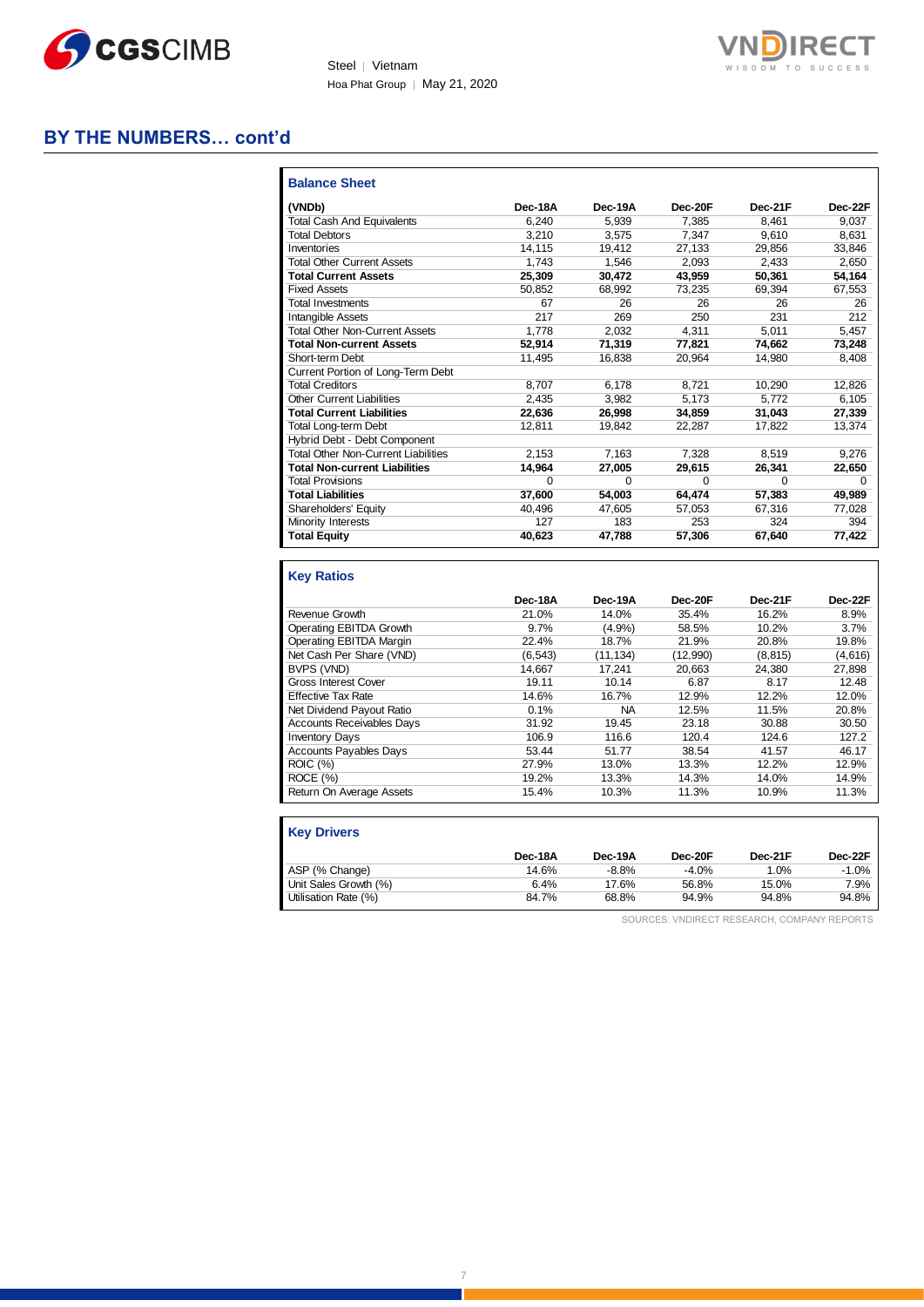



#### **DISCLAIMER**

The content of this report (including the views and opinions expressed therein, and the information comprised therein) has been prepared by and belongs to VNDIRECT Securities Corporation, and is distributed by CGS-CIMB pursuant to an arrangement between VNDIRECT Securities Corporation and CGS-CIMB. VNDIRECT Securities Corporation is not an affiliate of CGS-CIMB.

This report is not directed to, or intended for distribution to or use by, any person or entity who is a citizen or resident of or located in any locality, state, country or other jurisdiction where such distribution, publication, availability or use would be contrary to law or regulation.

By accepting this report, the recipient hereof represents and warrants that he is entitled to receive such report in accordance with the restrictions set forth below and agrees to be bound by the limitations contained herein (including the "Restrictions on Distributions" set out below). Any failure to comply with these limitations may constitute a violation of law. This publication is being supplied to you strictly on the basis that it will remain confidential. No part of this report may be (i) copied, photocopied, duplicated, stored or reproduced in any form by any means or (ii) redistributed or passed on, directly or indirectly, to any other person in whole or in part, for any purpose without the prior written consent of CGS-CIMB.

The information contained in this research report is prepared from data believed to be correct and reliable at the time of issue of this report.

VNDIRECT Securities Corporation may or may not issue regular reports on the subject matter of this report at any frequency and may cease to do so or change the periodicity of reports at any time. Neither VNDIRECT Securities Corporation nor CGS-CIMB is under any obligation to update this report in the event of a material change to the information contained in this report. Neither VNDIRECT Securities Corporation nor CGS-CIMB has any and will accept any, obligation to (i) check or ensure that the contents of this report remain current, reliable or relevant, (ii) ensure that the content of this report constitutes all the information a prospective investor may require, (iii) ensure the adequacy, accuracy, completeness, reliability or fairness of any views, opinions and information, and accordingly, VNDIRECT Securities Corporation, CGS-CIMB and their respective affiliates and related persons including China Galaxy International Financial Holdings Limited ("CGIFHL") and CIMB Group Sdn. Bhd. ("CIMBG") and their respective related corporations (and their respective directors, associates, connected persons and/or employees) shall not be liable in any manner whatsoever for any consequences (including but not limited to any direct, indirect or consequential losses, loss of profits and damages) of any reliance thereon or usage thereof. In particular, VNDIRECT Securities Corporation and CGS-CIMB disclaim all responsibility and liability for the views and opinions set out in this report.

Unless otherwise specified, this report is based upon reasonable sources. Such sources will, unless otherwise specified, for market data, be market data and prices available from the main stock exchange or market where the relevant security is listed, or, where appropriate, any other market. Information on the accounts and business of company(ies) will generally be based on published statements of the company(ies), information disseminated by regulatory information services, other publicly available information and information resulting from our research. Whilst every effort is made to ensure that statements of facts made in this report are accurate, all estimates, projections, forecasts, expressions of opinion and other subjective judgments contained in this report are based on assumptions considered to be reasonable as of the date of the document in which they are contained and must not be construed as a representation that the matters referred to therein will occur. Past performance is not a reliable indicator of future performance. The value of investments may go down as well as up and those investing may, depending on the investments in question, lose more than the initial investment. No report shall constitute an offer or an invitation by or on behalf of CGS-CIMB or VNDIRECT Securities Corporation, or their respective affiliates (including CGIFHL, CIMBG and their respective related corporations) to any person to buy or sell any investments.

CGS-CIMB and/or VNDIRECT Securities Corporation and/or their respective affiliates and related corporations (including CGIFHL, CIMBG and their respective related corporations), their respective directors, associates, connected parties and/or employees may own or have positions in securities of the company(ies) covered in this research report or any securities related thereto and may from time to time add to or dispose of, or may be materially interested in, any such securities. Further, CGS-CIMB and/or VNDIRECT Securities Corporation, and/or their respective affiliates and their respective related corporations (including CGIFHL, CIMBG and their respective related corporations) do and seek to do business with the company(ies) covered in this research report and may from time to time act as market maker or have assumed an underwriting commitment in securities of such company(ies), may sell them to or buy them from customers on a principal basis and may also perform or seek to perform significant investment banking, advisory, underwriting or placement services for or relating to such company(ies) as well as solicit such investment, advisory or other services from any entity mentioned in this report.

CGS-CIMBand/or VNDIRECT Securities Corporation and/or their respective affiliates (including CGIFHL, CIMBG and their respective related corporations) may enter into an agreement with the company(ies) covered in this report relating to the production of research reports. CGS-CIMB and/or VNDIRECT Securities Corporation may disclose the contents of this report to the company(ies) covered by it and may have amended the contents of this report following such disclosure.

The analyst responsible for the production of this report hereby certifies that the views expressed herein accurately and exclusively reflect his or her personal views and opinions about any and all of the issuers or securities analysed in this report and were prepared independently and autonomously. No part of the compensation of the analyst(s) was, is, or will be directly or indirectly related to the inclusion of specific recommendations(s) or view(s) in this report. The analyst(s) who prepared this research report is prohibited from receiving any compensation, incentive or bonus based on specific investment banking transactions or for providing a specific recommendation for, or view of, a particular company. Information barriers and other arrangements may be established where necessary to prevent conflicts of interests arising. However, the analyst(s) may receive compensation that is based on his/their coverage of company(ies) in the performance of his/their duties or the performance of his/their recommendations and the research personnel involved in the preparation of this report may also participate in the solicitation of the businesses as described above. In reviewing this research report, an investor should be aware that any or all of the foregoing, among other things, may give rise to real or potential conflicts of interest. Additional information is, subject to the duties of confidentiality, available on request.

The term "VNDIRECT Securities Corporation" shall, unless the context otherwise requires, mean VNDIRECT Securities Corporation and its affiliates, subsidiaries and related companies. The term "CGS-CIMB" shall denote, where appropriate, the relevant entity distributing or disseminating the report in the particular jurisdiction referenced below, or, in every other case except as otherwise stated herein, CGS-CIMB Securities International Pte. Ltd. and its affiliates, subsidiaries and related corporations.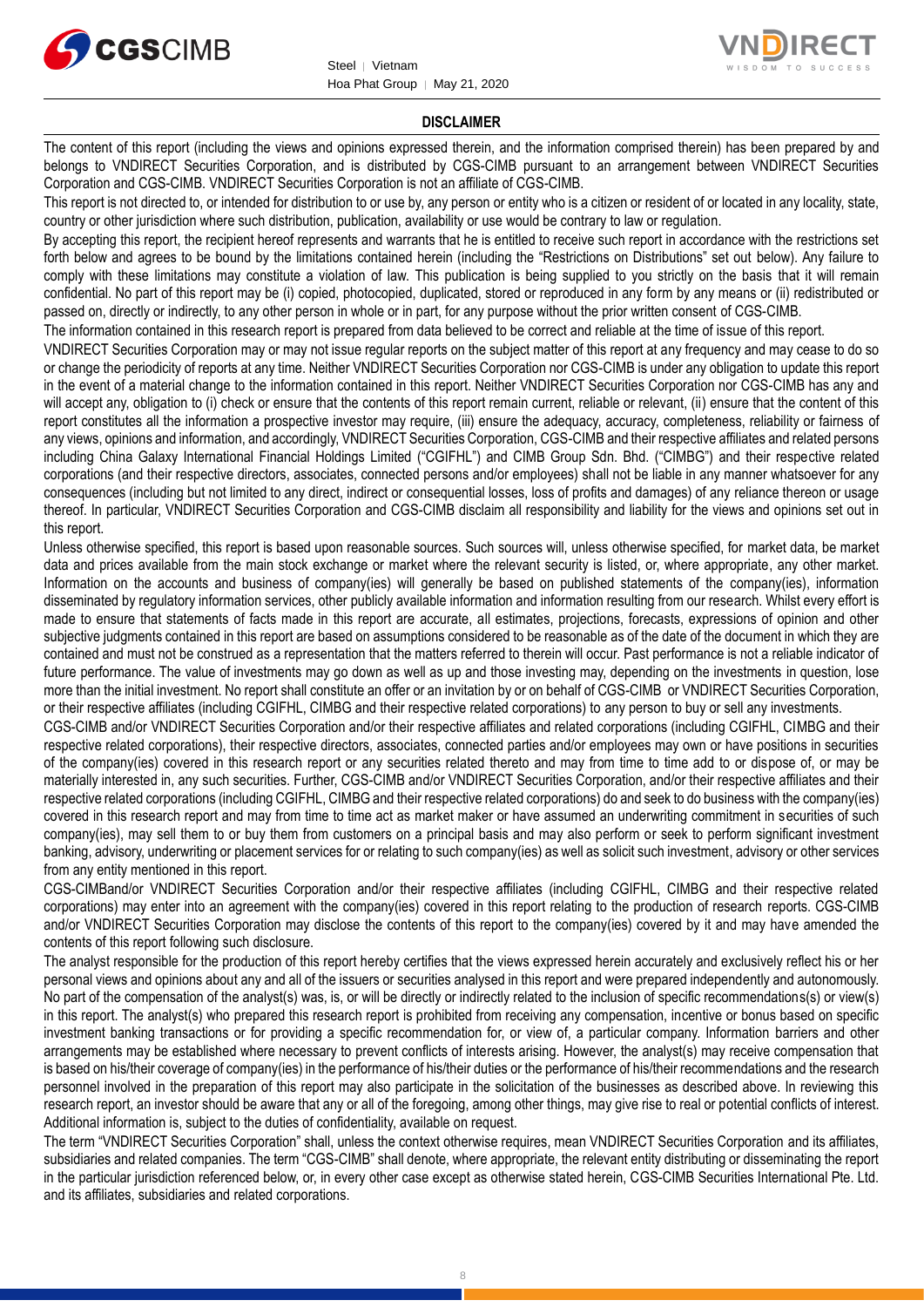



**CGS-CIMB**

| Country     | <b>CGS-CIMB Entity</b>                                                            | <b>Regulated by</b>                                             |
|-------------|-----------------------------------------------------------------------------------|-----------------------------------------------------------------|
| Hong Kong   | CGS-CIMB Securities (Hong Kong) Limited                                           | Securities and Futures Commission Hong Kong                     |
| India       | CGS-CIMB Securities (India) Private Limited                                       | Securities and Exchange Board of India (SEBI)                   |
| Indonesia   | PT CGS-CIMB Sekuritas Indonesia                                                   | Financial Services Authority of Indonesia                       |
| Malaysia    | CGS-CIMB Securities Sdn. Bhd. (formerly known<br>as Jupiter Securities Sdn. Bhd.) | Securities Commission Malaysia                                  |
| Singapore   | CGS-CIMB Research Pte. Ltd.                                                       | Monetary Authority of Singapore                                 |
| South Korea | CGS-CIMB Securities (Hong Kong) Limited,<br>Korea Branch                          | Financial Services Commission and Financial Supervisory Service |
| Thailand    | CGS-CIMB Securities (Thailand) Co. Ltd.                                           | Securities and Exchange Commission Thailand                     |

|  | the contract of the contract of the contract of the contract of the contract of the contract of the contract of |
|--|-----------------------------------------------------------------------------------------------------------------|
|  |                                                                                                                 |

(i) As of April 30, 2020 VNDIRECT Securities Corporation has a proprietary position in the securities (which may include but not limited to shares, warrants, call warrants and/or any other derivatives) in the following company or companies covered or recommended in this report:  $(a)$  -

(ii) As of May 21, 2020, the analyst(s) who prepared this report, and the associate(s), has / have an interest in the securities (which may include but not limited to shares, warrants, call warrants and/or any other derivatives) in the following company or companies covered or recommended in this report:

(a)

This report does not purport to contain all the information that a prospective investor may require. CGS-CIMB, VNDIRECT Securities Corporation and their respective affiliates (including CGIFHL, CIMBG and their related corporations) do not make any guarantee, representation or warranty, express or implied, as to the adequacy, accuracy, completeness, reliability or fairness of any such information and opinion contained in this report. None of CGS-CIMB, VNDIRECT Securities Corporation and their respective affiliates and related persons (including CGIFHL, CIMBG and their related corporations) shall be liable in any manner whatsoever for any consequences (including but not limited to any direct, indirect or consequential losses, loss of profits and damages) of any reliance thereon or usage thereof.

This report is general in nature and has been prepared for information purposes only. It is intended for circulation amongst CGS-CIMB's and its affiliates' (including CGIFHL's, CIMBG's and their respective related corporations') clients generally and does not have regard to the specific investment objectives, financial situation and the particular needs of any specific person who may receive this report. The information and opinions in this report are not and should not be construed or considered as an offer, recommendation or solicitation to buy or sell the subject securities, related investments or other financial instruments or any derivative instrument, or any rights pertaining thereto.

Investors are advised to make their own independent evaluation of the information contained in this research report, consider their own individual investment objectives, financial situation and particular needs and consult their own professional and financial advisers as to the legal, business, financial, tax and other aspects before participating in any transaction in respect of the securities of company(ies) covered in this research report. The securities of such company(ies) may not be eligible for sale in all jurisdictions or to all categories of investors.

Restrictions on Distributions

**Australia:** Despite anything in this report to the contrary, this research is issued by VNDIRECT Securities Corporation and provided in Australia by CGS-CIMB Securities (Singapore) Pte. Ltd. and CGS-CIMB Securities (Hong Kong) Limited. This research is only available in Australia to persons who are "wholesale clients" (within the meaning of the Corporations Act 2001 (Cth) and is supplied solely for the use of such wholesale clients and shall not be distributed or passed on to any other person. You represent and warrant that if you are in Australia, you are a "wholesale client". This research is of a general nature only and has been prepared without taking into account the objectives, financial situation or needs of the individual recipient. CGS-CIMB Securities (Singapore) Pte. Ltd. and CGS-CIMB Securities (Hong Kong) Limited do not hold, and are not required to hold an Australian financial services license. CGS-CIMB Securities (Singapore) Pte. Ltd. and CGS-CIMB Securities (Hong Kong) Limited rely on "passporting" exemptions for entities appropriately licensed by the Monetary Authority of Singapore (under ASIC Class Order 03/1102) and the Securities and Futures Commission in Hong Kong (under ASIC Class Order 03/1103).

**Canada:** This research report has not been prepared in accordance with the disclosure requirements of Dealer Member Rule 3400 – Research Restrictions and Disclosure Requirements of the Investment Industry Regulatory Organization of Canada. For any research report distributed by CIBC, further disclosures related to CIBC conflicts of interest can be found at https://researchcentral.cibcwm.com.

**China:** For the purpose of this report, the People's Republic of China ("PRC") does not include the Hong Kong Special Administrative Region, the Macau Special Administrative Region or Taiwan. The distributor of this report has not been approved or licensed by the China Securities Regulatory Commission or any other relevant regulatory authority or governmental agency in the PRC. This report contains only marketing information. The distribution of this report is not an offer to buy or sell to any person within or outside PRC or a solicitation to any person within or outside of PRC to buy or sell any instruments described herein. This report is being issued outside the PRC to a limited number of institutional investors and may not be provided to any person other than the original recipient and may not be reproduced or used for any other purpose.

**France:** Only qualified investors within the meaning of French law shall have access to this report. This report shall not be considered as an offer to subscribe to, or used in connection with, any offer for subscription or sale or marketing or direct or indirect distribution of financial instruments and it is not intended as a solicitation for the purchase of any financial instrument.

**Germany:** This report is only directed at persons who are professional investors as defined in sec 31a(2) of the German Securities Trading Act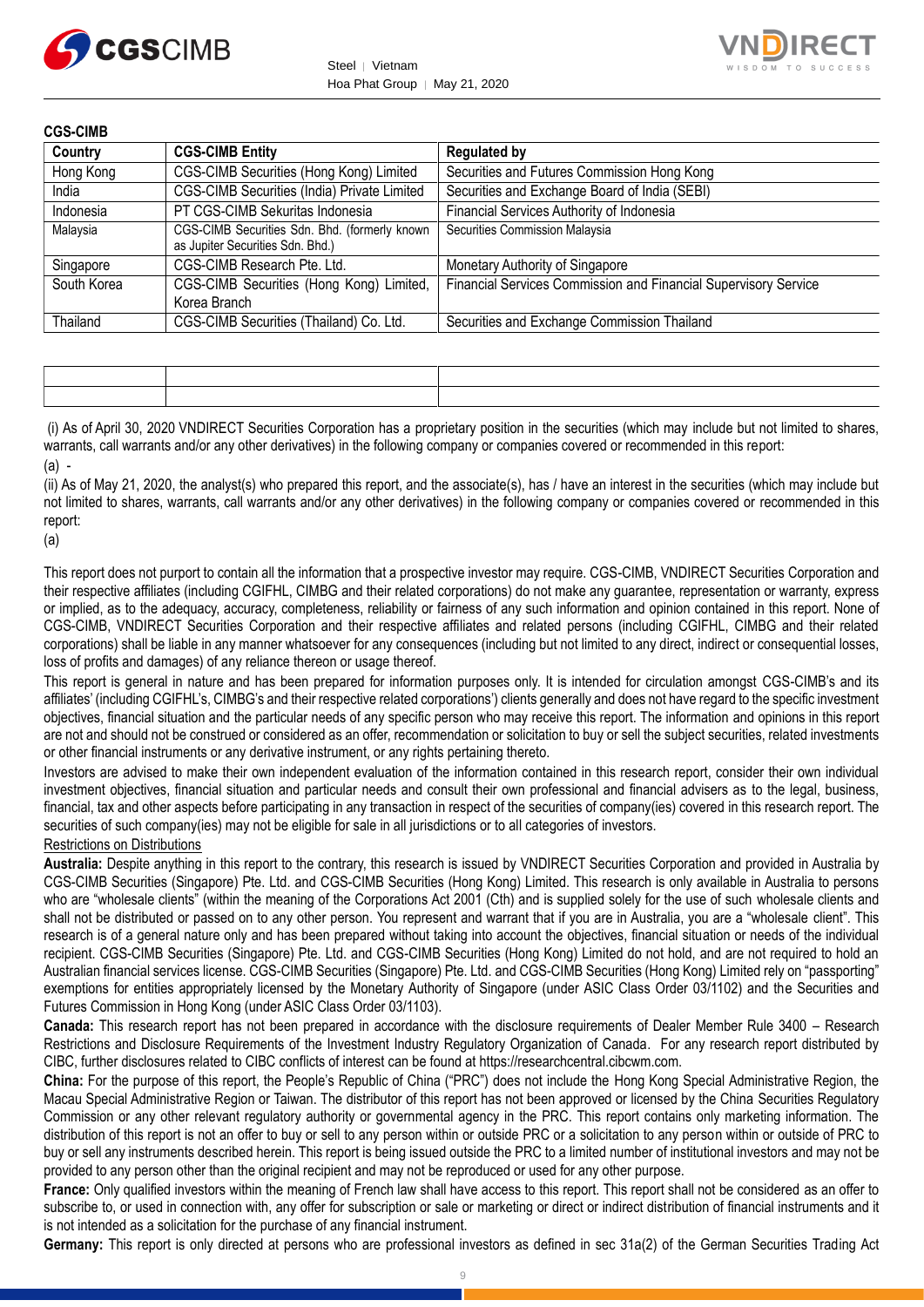



(WpHG). This publication constitutes research of a non-binding nature on the market situation and the investment instruments cited here at the time of the publication of the information.

The current prices/yields in this issue are based upon closing prices from Bloomberg as of the day preceding publication. Please note that neither the German Federal Financial Supervisory Agency (BaFin), nor any other supervisory authority exercises any control over the content of this report.

**Hong Kong:** This report is issued and distributed in Hong Kong by CGS-CIMB Securities (Hong Kong) Limited ("CHK") which is licensed in Hong Kong by the Securities and Futures Commission for Type 1 (dealing in securities) and Type 4 (advising on securities) activities. Any investors wishing to purchase or otherwise deal in the securities covered in this report should contact the Head of Sales at CGS-CIMB Securities (Hong Kong) Limited. The views and opinions in this research report are our own as of the date hereof and are subject to change. If the Financial Services and Markets Act of the United Kingdom or the rules of the Financial Conduct Authority apply to a recipient, our obligations owed to such recipient therein are unaffected. CHK has no obligation to update its opinion or the information in this research report.

CHK does not make a market on other securities mentioned in the report.

#### **India:**

This report is issued by VNDIRECT Securities Corporation and distributed in India by CGS-CIMB Securities (India) Private Limited ("CGS-CIMB India"). CGS-CIMB India is a subsidiary of CGS-CIMB Securities International Pte. Ltd. which in turn is a 50:50 joint venture company of CGIFHL and CIMBG. The details of the members of the group of companies of CGS-CIMB can be found at www.cgs-cimb.com, CGIFHL at www.chinastock.com.hk/en/ACG/ContactUs/index.aspx and CIMBG at www.cimb.com/en/who-we-are.html. CGS-CIMB India is registered with the National Stock Exchange of India Limited and BSE Limited as a trading and clearing member (Merchant Banking Number: INM000012037) under the Securities and Exchange Board of India (Stock Brokers and Sub-Brokers) Regulations, 1992. In accordance with the provisions of Regulation 4(g) of the Securities and Exchange Board of India (Investment Advisers) Regulations, 2013, CGS-CIMB India is not required to seek registration with the Securities and Exchange Board of India ("SEBI") as an Investment Adviser. CGS-CIMB India is registered with SEBI (SEBI Registration Number: INZ000157134) as a Research Analyst (INH000000669) pursuant to the SEBI (Research Analysts) Regulations, 2014 ("Regulations").

This report does not take into account the particular investment objectives, financial situations, or needs of the recipients. It is not intended for and does not deal with prohibitions on investment due to law/jurisdiction issues etc. which may exist for certain persons/entities. Recipients should rely on their own investigations and take their own professional advice before investment.

The report is not a "prospectus" as defined under Indian Law, including the Companies Act, 2013, and is not, and shall not be, approved by, or filed or registered with, any Indian regulator, including any Registrar of Companies in India, SEBI, any Indian stock exchange, or the Reserve Bank of India. No offer, or invitation to offer, or solicitation of subscription with respect to any such securities listed or proposed to be listed in India is being made, or intended to be made, to the public, or to any member or section of the public in India, through or pursuant to this report.

The research analysts, strategists or economists principally responsible for the preparation of this research report are segregated from the other activities of CGS-CIMB India and they have received compensation based upon various factors, including quality, accuracy and value of research, firm profitability or revenues, client feedback and competitive factors. Research analysts', strategists' or economists' compensation is not linked to investment banking or capital markets transactions performed or proposed to be performed by CGS-CIMB India or its affiliates.

CGS-CIMB India does not have actual / beneficial ownership of 1% or more securities of the subject company in this research report, at the end of the month immediately preceding the date of publication of this research report. However, since affiliates of CGS-CIMB India are engaged in the financial services business, they might have in their normal course of business financial interests or actual / beneficial ownership of one per cent or more in various companies including the subject company in this research report.

CGS-CIMB India or its associates, may: (a) from time to time, have long or short position in, and buy or sell the securities of the subject company in this research report; or (b) be engaged in any other transaction involving such securities and earn brokerage or other compensation or act as a market maker in the financial instruments of the subject company in this research report or act as an advisor or lender/borrower to such company or may have any other potential conflict of interests with respect to any recommendation and other related information and opinions.

CGS-CIMB India, its associates and the analyst engaged in preparation of this research report have not received any compensation for investment banking, merchant banking or brokerage services from the subject company mentioned in the research report in the past 12 months.

CGS-CIMB India, its associates and the analyst engaged in preparation of this research report have not managed or co-managed public offering of securities for the subject company mentioned in the research report in the past 12 months. The analyst from CGS-CIMB India engaged in preparation of this research report or his/her relative (a) do not have any financial interests in the subject company mentioned in this research report; (b) do not own 1% or more of the equity securities of the subject company mentioned in the research report as of the last day of the month preceding the publication of the research report; (c) do not have any material conflict of interest at the time of publication of the research report.

**Indonesia:** This report is issued by VNDIRECT Securities Corporation and distributed by PT CGS-CIMB Sekuritas Indonesia ("CGS-CIMB Indonesia"). The views and opinions in this research report are not our own but of VNDIRECT Securities Corporation as of the date hereof and are subject to change. CGS-CIMB Indonesia has no obligation to update the opinion or the information in this research report. This report is for private circulation only to clients of CGS-CIMB Indonesia. Neither this report nor any copy hereof may be distributed in Indonesia or to any Indonesian citizens wherever they are domiciled or to Indonesian residents except in compliance with applicable Indonesian capital market laws and regulations.

This research report is not an offer of securities in Indonesia. The securities referred to in this research report have not been registered with the Financial Services Authority (Otoritas Jasa Keuangan) pursuant to relevant capital market laws and regulations, and may not be offered or sold within the territory of the Republic of Indonesia or to Indonesian citizens through a public offering or in circumstances which constitute an offer within the meaning of the Indonesian capital market law and regulations.

**Ireland:** CGS-CIMB is not an investment firm authorised in the Republic of Ireland and no part of this document should be construed as CGS-CIMB acting as, or otherwise claiming or representing to be, an investment firm authorised in the Republic of Ireland.

**Malaysia:** This report is issued by VNDIRECT Securities Corporation and distributed in Malaysia by CGS-CIMB Securities Sdn. Bhd. (formerly known as Jupiter Securities Sdn. Bhd.) ("CGS-CIMB Malaysia") solely for the benefit of and for the exclusive use of our clients. Recipients of this report are to contact CGS-CIMB Malaysia, at 29th Floor Menara CIMB No. 1 Jalan Stesen Sentral 2, Kuala Lumpur Sentral 50470 Kuala Lumpur, Malaysia, in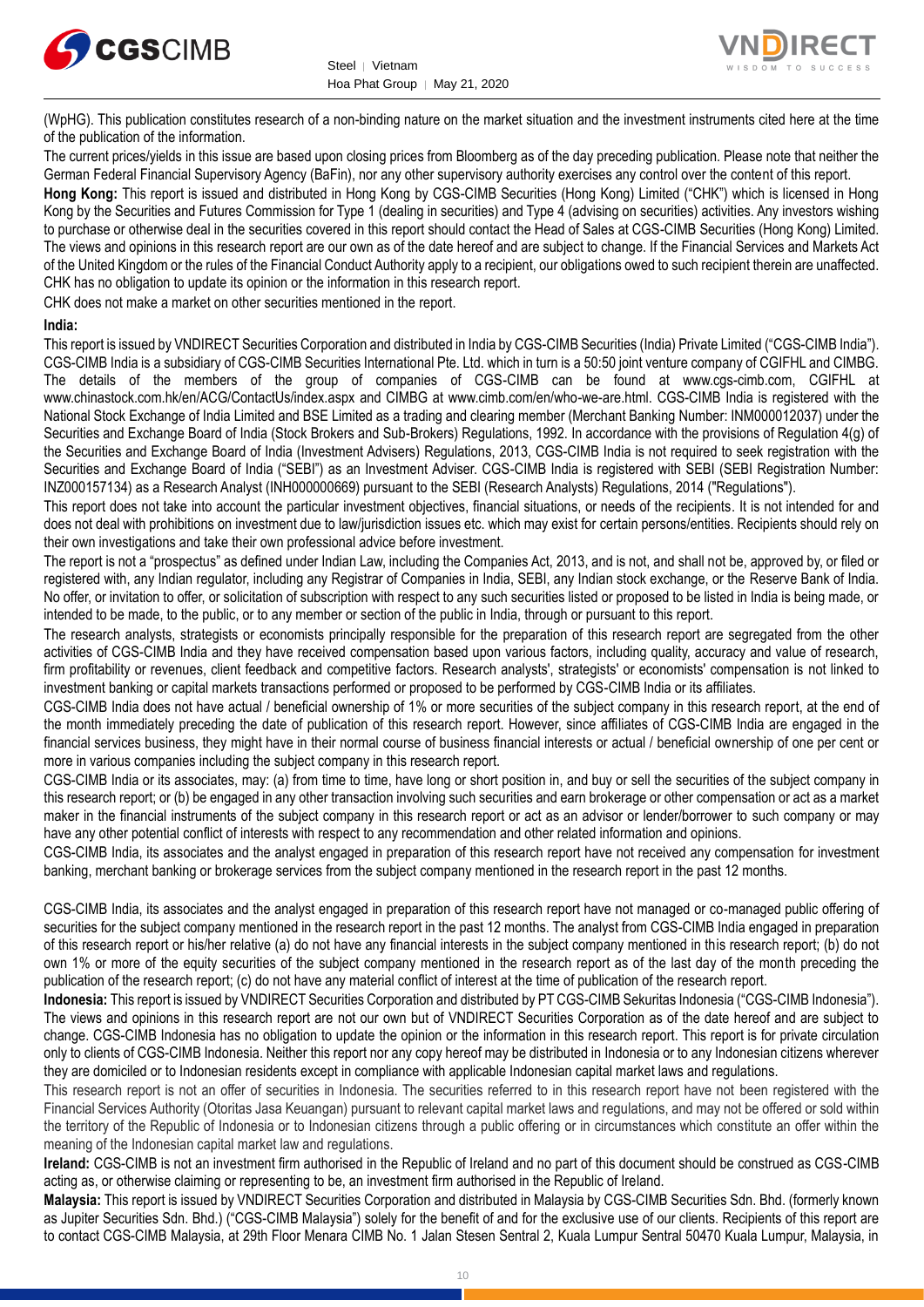



respect of any matters arising from or in connection with this report. CGS-CIMB Malaysia has no obligation to update, revise or reaffirm the opinion or the information in this research report after the date of this report.

**New Zealand:** In New Zealand, this report is for distribution only to persons who are wholesale clients pursuant to section 5C of the Financial Advisers Act 2008.

**Singapore:** This report is issued by VNDIRECT Securities Corporation and distributed by CGS-CIMB Research Pte Ltd ("CGS-CIMBR"). CGS-CIMBR is a financial adviser licensed under the Financial Advisers Act, Cap 110 ("FAA") for advising on investment products, by issuing or promulgating research analyses or research reports, whether in electronic, print or other form. Accordingly CGS-CIMBR is a subject to the applicable rules under the FAA unless it is able to avail itself to any prescribed exemptions.

Recipients of this report are to contact CGS-CIMB Research Pte Ltd, 50 Raffles Place, #16-02 Singapore Land Tower, Singapore in respect of any matters arising from, or in connection with this report. CGS-CIMBR has no obligation to update the opinion or the information in this research report. This publication is strictly confidential and is for private circulation only. If you have not been sent this report by CGS-CIMBR directly, you may not rely, use or disclose to anyone else this report or its contents.

If the recipient of this research report is not an accredited investor, expert investor or institutional investor, CGS-CIMBR accepts legal responsibility for the contents of the report without any disclaimer limiting or otherwise curtailing such legal responsibility. If the recipient is an accredited investor, expert investor or institutional investor, the recipient is deemed to acknowledge that CGS-CIMBR is exempt from certain requirements under the FAA and its attendant regulations, and as such, is exempt from complying with the following :

(a) Section 25 of the FAA (obligation to disclose product information);

(b) Section 27 (duty not to make recommendation with respect to any investment product without having a reasonable basis where you may be reasonably expected to rely on the recommendation) of the FAA;

(c) MAS Notice on Information to Clients and Product Information Disclosure [Notice No. FAA-N03];

(d) MAS Notice on Recommendation on Investment Products [Notice No. FAA-N16];

(e) Section 36 (obligation on disclosure of interest in securities), and

(f) any other laws, regulations, notices, directive, guidelines, circulars and practice notes which are relates to the above, to the extent permitted by applicable laws, as may be amended from time to time, and any other laws, regulations, notices, directive, guidelines, circulars, and practice notes as we may notify you from time to time. In addition, the recipient who is an accredited investor, expert investor or institutional investor acknowledges that a CGS-CIMBR is exempt from Section 27 of the FAA, the recipient will also not be able to file a civil claim against CGS-CIMBR for any loss or damage arising from the recipient's reliance on any recommendation made by CGS-CIMBR which would otherwise be a right that is available to the recipient under Section 27 of the FAA, the recipient will also not be able to file a civil claim against CGS-CIMBR for any loss or damage arising from the recipient's reliance on any recommendation made by CGS-CIMBR which would otherwise be a right that is available to the recipient under Section 27 of the FAA.

CGS-CIMBR, its affiliates and related corporations, their directors, associates, connected parties and/or employees may own or have positions in securities of the company(ies) covered in this research report or any securities related thereto and may from time to time add to or dispose of, or may be materially interested in, any such securities. Further, CGS-CIMBR, its affiliates and its related corporations do and seek to do business with the company(ies) covered in this research report and may from time to time act as market maker or have assumed an underwriting commitment in securities of such company(ies), may sell them to or buy them from customers on a principal basis and may also perform or seek to perform significant investment banking, advisory, underwriting or placement services for or relating to such company(ies) as well as solicit such investment, advisory or other services from any entity mentioned in this report.

As of May 21, 2020,, CGS-CIMBR does not have a proprietary position in the recommended securities in this report.

CGS-CIMBR does not make a market on the securities mentioned in the report.

**South Korea:** This report is issued by VNDIRECT Securities Corporation and distributed in South Korea by CGS-CIMB Securities (Hong Kong) Limited, Korea Branch ("CGS-CIMB Korea") which is licensed as a cash equity broker, and regulated by the Financial Services Commission and Financial Supervisory Service of Korea. In South Korea, this report is for distribution only to professional investors under Article 9(5) of the Financial Investment Services and Capital Market Act of Korea ("FSCMA").

**Spain:** This document is a research report and it is addressed to institutional investors only. The research report is of a general nature and not personalised and does not constitute investment advice so, as the case may be, the recipient must seek proper advice before adopting any investment decision. This document does not constitute a public offering of securities.

CGS-CIMB is not registered with the Spanish Comision Nacional del Mercado de Valores to provide investment services.

**Sweden:** This report contains only marketing information and has not been approved by the Swedish Financial Supervisory Authority. The distribution of this report is not an offer to sell to any person in Sweden or a solicitation to any person in Sweden to buy any instruments described herein and may not be forwarded to the public in Sweden.

**Switzerland:** This report has not been prepared in accordance with the recognized self-regulatory minimal standards for research reports of banks issued by the Swiss Bankers' Association (Directives on the Independence of Financial Research).

**Thailand:** This report is issued by VNDIRECT Securities Corporation and distributed by CGS-CIMB Securities (Thailand) Co. Ltd. ("CGS-CIMB Thailand") based upon sources believed to be reliable (but their accuracy, completeness or correctness is not guaranteed). The statements or expressions of opinion herein were arrived at after due and careful consideration for use as information for investment. Such opinions are subject to change without notice and CGS-CIMB Thailand has no obligation to update the opinion or the information in this research report.

CGS-CIMB Thailand may act or acts as Market Maker, and issuer and offerer of Derivative Warrants and Structured Note which may have the following securities as its underlying securities. Investors should carefully read and study the details of the derivative warrants in the prospectus before making investment decisions.

AAV, ADVANC, AEONTS, AMATA, AOT, AWC, BANPU, BBL, BCH, BCP, BCPG, BDMS, BEC, BEM, BGC, BGRIM, BH, BJC, BPP, BTS, CBG, CENTEL, CHG, CK, CKP, COM7, CPALL, CPF, CPN, DELTA, DTAC, EA, EGCO, EPG, ERW, ESSO, GFPT, GLOBAL, GPSC, GULF, GUNKUL, HANA, HMPRO, INTUCH, IRPC, IVL, JAS, JMT, KBANK, KCE, KKP, KTB, KTC, LH, MAJOR, MBK, MEGA, MINT, MTC, ORI, OSP, PLANB, PRM,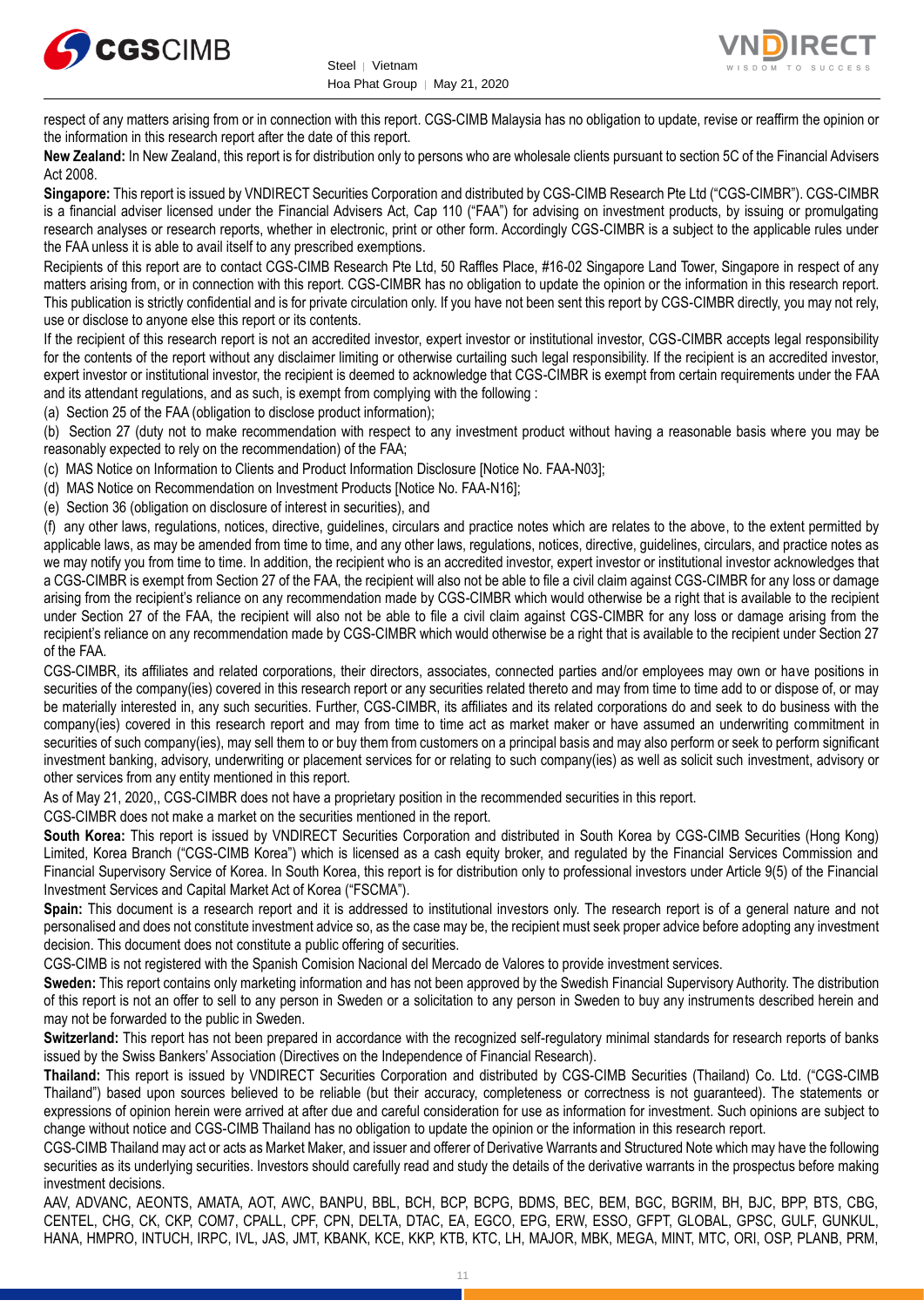



PSH, PSL, PTG, PTT, PTTEP, PTTGC, QH, RATCH, RS, SAWAD, SCB, SCC, SGP, SPALI, SPRC, STA, STEC, STPI, SUPER, TASCO, TCAP, THAI, THANI, THG, TISCO, TKN, TMB, TOA, TOP, TPIPP, TQM, TRUE, TTW, TU, VGI, WHA, BEAUTY, JMART, LPN, SISB, WORK.

#### **Corporate Governance Report:**

The disclosure of the survey result of the Thai Institute of Directors Association ("IOD") regarding corporate governance is made pursuant to the policy of the Office of the Securities and Exchange Commission. The survey of the IOD is based on the information of a company listed on the Stock Exchange of Thailand and the Market for Alternative Investment disclosed to the public and able to be accessed by a general public investor. The result, therefore, is from the perspective of a third party. It is not an evaluation of operation and is not based on inside information.

The survey result is as of the date appearing in the Corporate Governance Report of Thai Listed Companies. As a result, the survey result may be changed after that date. CGS-CIMB Thailand does not confirm nor certify the accuracy of such survey result.

| Score<br>Range:   | 100<br>۵N<br>IJΜ | 80<br>ЯC<br>-<br>ັບເ | 70<br>7 <sup>c</sup><br>$\cdot$ | $\overline{\phantom{a}}$<br>/U or<br><b>Below</b> | Result<br><b>STIMA</b><br>NG.<br>ou<br>,,,<br>'YU |
|-------------------|------------------|----------------------|---------------------------------|---------------------------------------------------|---------------------------------------------------|
| -<br>Description: | Excellent        | 000خ<br>Verv         | Good                            | N/A                                               |                                                   |

**United Arab Emirates:** The distributor of this report has not been approved or licensed by the UAE Central Bank or any other relevant licensing authorities or governmental agencies in the United Arab Emirates. This report is strictly private and confidential and has not been reviewed by, deposited or registered with UAE Central Bank or any other licensing authority or governmental agencies in the United Arab Emirates. This report is being issued outside the United Arab Emirates to a limited number of institutional investors and must not be provided to any person other than the original recipient and may not be reproduced or used for any other purpose. Further, the information contained in this report is not intended to lead to the sale of investments under any subscription agreement or the conclusion of any other contract of whatsoever nature within the territory of the United Arab Emirates.

**United Kingdom and European Economic Area (EEA):** In the United Kingdom and European Economic Area, this material is also being distributed by CGS-CIMB Securities (UK) Limited ("CGS-CIMB UK"). CGS-CIMB UK is authorized and regulated by the Financial Conduct Authority and its registered office is at 27 Knightsbridge, London, SW1X7YB. The material distributed by CGS-CIMB UK has been prepared in accordance with CGS-CIMB's policies for managing conflicts of interest arising as a result of publication and distribution of this material. This material is for distribution only to, and is solely directed at, selected persons on the basis that those persons: (a) are eligible counterparties and professional clients of CGS-CIMB UK; (b) have professional experience in matters relating to investments falling within Article 19(5) of the Financial Services and Markets Act 2000 (Financial Promotion) Order 2005 (as amended, the "Order"), (c) fall within Article 49(2)(a) to (d) ("high net worth companies, unincorporated associations etc") of the Order; (d) are outside the United Kingdom subject to relevant regulation in each jurisdiction, material(all such persons together being referred to as "relevant persons"). This material is directed only at relevant persons and must not be acted on or relied on by persons who are not relevant persons. Any investment or investment activity to which this material relates is available only to relevant persons and will be engaged in only with relevant persons.

This material is categorised as non-independent for the purposes of CGS-CIMB UK and therefore does not provide an impartial or objective assessment of the subject matter and does not constitute independent research. Consequently, this material has not been prepared in accordance with legal requirements designed to promote the independence of research and will not be subject to any prohibition on dealing ahead of the dissemination of research. Therefore, this material is considered a marketing communication.

**United States:** This research report is issued by VNDIRECT Securities Corporation and distributed in the United States of America by CGS-CIMB Securities (USA) Inc, a U.S. registered broker-dealer and a related company of CGS-CIMB Securities Sdn. Bhd. (formerly known as Jupiter Securities Sdn. Bhd.), CGS-CIMB Research Pte Ltd, PT CGS-CIMB Sekuritas Indonesia, CGS-CIMB Securities (Thailand) Co. Ltd, CGS-CIMB Securities (Hong Kong) Limited and CGS-CIMB Securities (India) Private Limited, and is distributed solely to persons who qualify as "U.S. Institutional Investors" as defined in Rule 15a-6 under the Securities and Exchange Act of 1934. This communication is only for Institutional Investors whose ordinary business activities involve investing in shares, bonds, and associated securities and/or derivative securities and who have professional experience in such investments. Any person who is not a U.S. Institutional Investor or Major Institutional Investor must not rely on this communication. The delivery of this research report to any person in the United States of America is not a recommendation to effect any transactions in the securities discussed herein, or an endorsement of any opinion expressed herein. CGS-CIMB Securities (USA) Inc, is a FINRA/SIPC member and takes responsibility for the content of this report. For further information or to place an order in any of the above-mentioned securities please contact a registered representative of CGS-CIMB Securities (USA) Inc.

CGS-CIMB Securities (USA) Inc. does not make a market on other securities mentioned in the report.

CGS-CIMB Securities (USA) Inc. has not managed or co-managed a public offering of any of the securities mentioned in the past 12 months.

CGS-CIMB Securities (USA) Inc. has not received compensation for investment banking services from any of the company mentioned in the past 12 months.

CGS-CIMB Securities (USA) Inc. neither expects to receive nor intends to seek compensation for investment banking services from any of the company mentioned within the next 3 months.

**Other jurisdictions:** In any other jurisdictions, except if otherwise restricted by laws or regulations, this report is only for distribution to professional, institutional or sophisticated investors as defined in the laws and regulations of such jurisdictions.

| Distribution of stock ratings and investment banking clients for quarter ended on 31 March 2020 |                         |                               |  |  |
|-------------------------------------------------------------------------------------------------|-------------------------|-------------------------------|--|--|
| 811 companies under coverage for quarter ended on 31 March 2020                                 |                         |                               |  |  |
|                                                                                                 | Rating Distribution (%) | Investment Banking clients (% |  |  |
| Adı                                                                                             | 60.8%                   |                               |  |  |
| Hold                                                                                            | 27.6%                   | 0.0%                          |  |  |
| Reduce                                                                                          | .6%                     | $0.0\%$                       |  |  |

#### **Spitzer Chart for stock being researched ( 2 year data )**

#### **Hoa Phat Group (HPG VN)**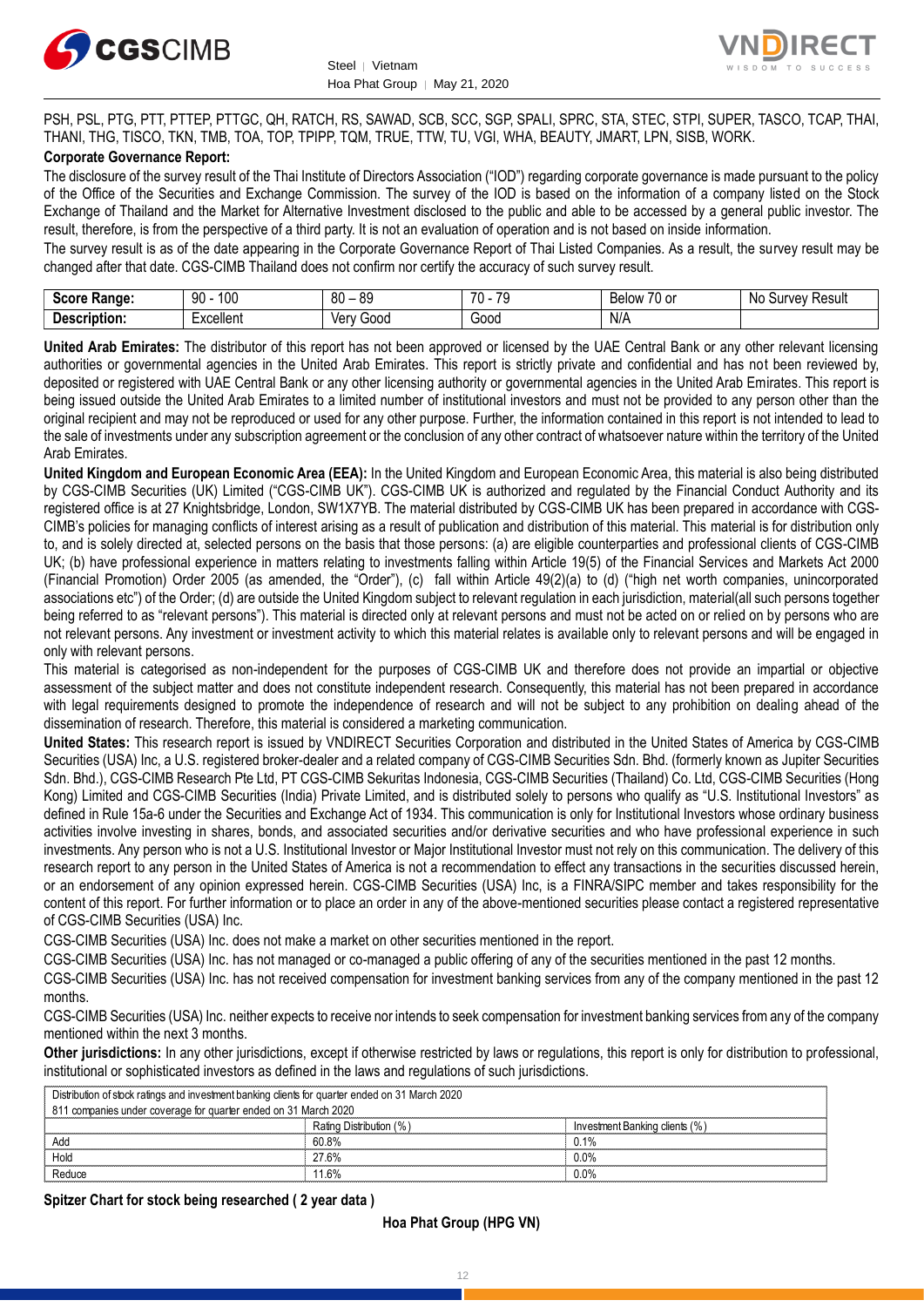



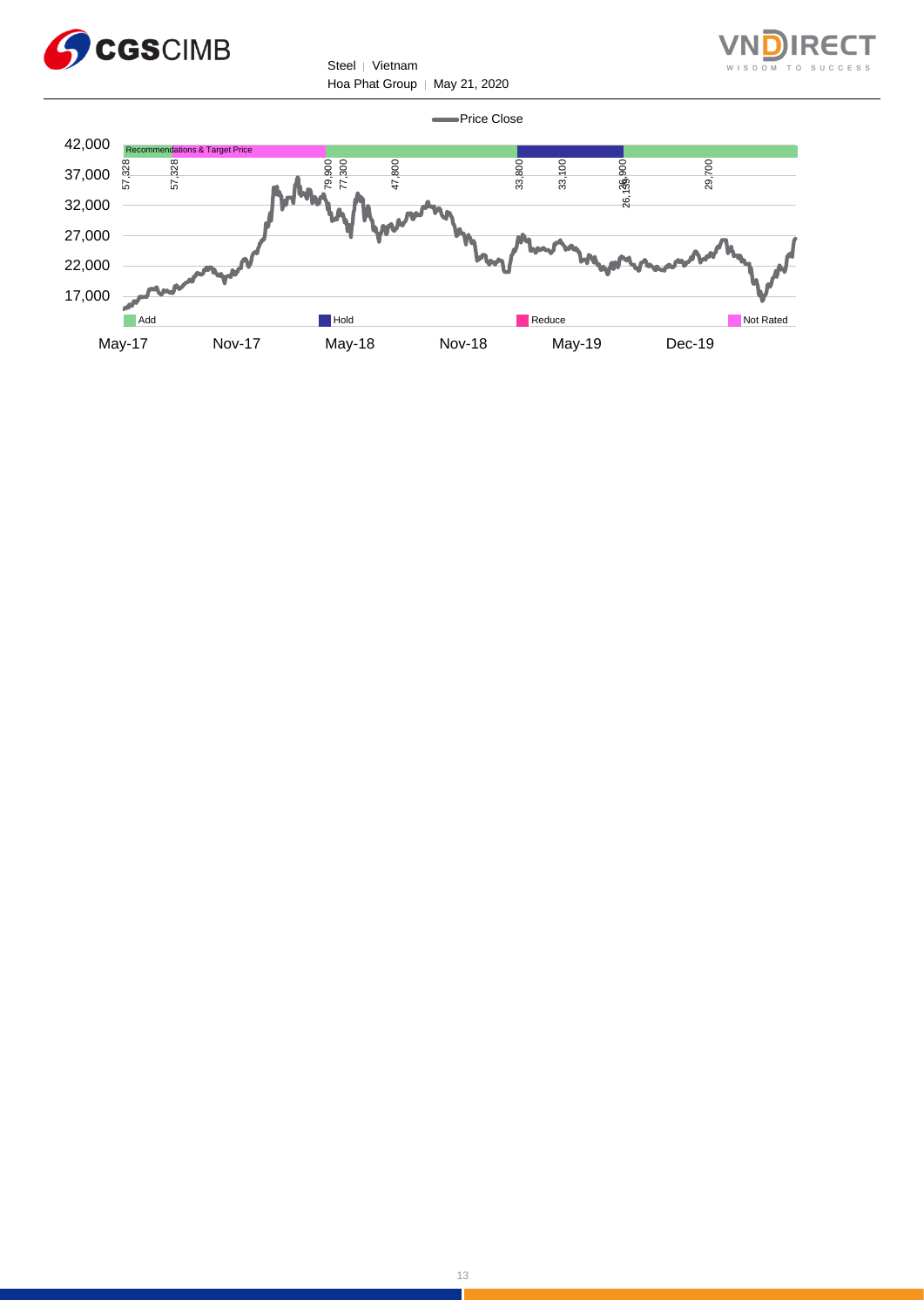



#### **Corporate Governance Report of Thai Listed Companies (CGR). CG Rating by the Thai Institute of Directors Association (Thai IOD) in 2019, Anti-Corruption 2019**

**ADVANC** – Excellent, Certified, **AEONTS** – Good, n/a, **AH** – Very Good, n/a, **AMATA** – Excellent, Declared, **ANAN** – Excellent, Declared, **AOT** – Excellent, n/a, **AP** – Excellent, Certified, **ASP** – Very Good, Certified, **BAM** – not available, n/a, **BANPU** – Excellent, Certified, **BAY** – Excellent, Certified, **BBL** – Very Good, Certified, **BCH** – Good, Certified, **BCP** - Excellent, Certified, **BCPG** – Excellent, Certified, **BDMS** – Very Good, n/a, **BEAUTY** – Good, n/a, **BEC** – Very Good, n/a, **BGRIM** – Very Good, Declared, **BH** - Good, n/a, **BJC** – Very Good, n/a, **BJCHI** – Very Good, Certified, **BLA** – Very Good, Certified, **BPP** – Very Good, Declared, **BR** - Good, n/a, **BTS** - Excellent, Certified, **CBG** – Very Good, n/a, **CCET** – Good, n/a, **CENTEL** – Very Good, Certified, **CHAYO** - Good, n/a, **CHG** – Very Good, Declared, **CK** – Excellent, n/a, **COL** – Excellent, Declared, **CPALL** – Excellent, Certified, **CPF** – Excellent, Certified, **CPN** - Excellent, Certified, **CPNREIT** – not available, n/a, **CRC** – not available, n/a, **DELTA** - Excellent, Declared, **DEMCO** – Excellent, Certified, **DDD** – Very Good, n/a, **DIF** – not available, n/a, **DREIT** – not available, n/a, **DTAC** – Excellent, Certified, **EA** – Excellent, n/a, **ECL** – Very Good, Certified, **EGCO** - Excellent, Certified, **EPG** – Very Good, n/a, **ERW** – Very Good, n/a, **GFPT** - Excellent, Certified, **GGC** – Excellent, Certified, **GLOBAL** – Very Good, n/a, **GLOW** – Very Good, Certified, **GPSC** – Excellent, Certified, **GULF** – Very Good, n/a, **GUNKUL** – Excellent, Certified, **HANA** - Excellent, Certified, **HMPRO** - Excellent, Certified, **HUMAN** – Good, n/a, **ICHI** – Excellent, Declared, **III** – Excellent, n/a, **INTUCH** - Excellent, Certified, **IRPC** – Excellent, Certified, **ITD** – Very Good, n/a, **IVL** - Excellent, Certified, **JASIF** – not available, n/a, **BJC** – Very Good, n/a, **JMT** – Very Good, n/a, **KBANK** - Excellent, Certified, **KCE** - Excellent, Certified, **KKP** – Excellent, Certified, **KSL** – Excellent, Certified, **KTB** - Excellent, Certified, **KTC** – Excellent, Certified, **LH** - Excellent, n/a, **LPN** – Excellent, Certified, **M** – Very Good, Certified, **MACO** – Very Good, n/a, **MAJOR** – Very Good, n/a, **MAKRO** – Excellent, Certified, **MALEE** – Excellent, Certified, **MC** – Excellent, Certified, **MCOT** – Excellent, Certified, **MEGA** – Very Good, n/a, **MINT** - Excellent, Certified, **MK** – Very Good, n/a, **MTC** – Excellent, n/a, **NETBAY** – Very Good, n/a, **OSP** – Very Good, n/a, **PLANB** – Excellent, Certified, **PLAT** – Very Good, Certified, **PR9** – Excellent, n/a, **PSH** – Excellent, Certified, **PSTC** – Very Good, Certified, **PTT** - Excellent, Certified, **PTTEP** - Excellent, Certified, **PTTGC** - Excellent, Certified, **QH** – Excellent, Certified, **RATCH** – Excellent, Certified, **ROBINS** – Excellent, Certified, **RS** – Excellent, n/a, **RSP** – not available, n/a, **S** – Excellent, n/a, **SAPPE** – Very Good, Declared, **SAT** – Excellent, Certified, **SAWAD** – Very Good, n/a, **SC** – Excellent, Certified, **SCB** - Excellent, Certified, **SCC** – Excellent, Certified, **SCN** – Excellent, Certified, **SF** – Good, n/a, **SHR** – not available, n/a, **SIRI** – Very Good, Certified, **SPA** - Good, n/a, **SPALI** - Excellent, n/a, **SPRC** – Excellent, Certified, **STA** – Very Good, Certified, **STEC** – Excellent, n/a, **SVI** – Excellent, Certified, **SYNEX** – Excellent, Certified, **TASCO** – Excellent, Certified, **TCAP** – Excellent, Certified, **THANI** – Excellent, Certified, **TIPCO** – Very Good, Certified, **TISCO** - Excellent, Certified, **TKN** – Very Good, n/a, **TMB** - Excellent, Certified, **TNR** – Very Good, Certified, **TOP** - Excellent, Certified, **TPCH** – Good, n/a, **TPIPP** – Good, n/a, **TRUE** – Excellent, Certified, **TU** – Excellent, Certified, **TVO** – Excellent, Declared, **UNIQ** – not available, n/a, **VGI** – Excellent, Certified, **WHA** – Excellent, Certified, **WHART** – not available, n/a, **WICE** – Excellent, Certified, **WORK** – Good, n/a.

1 CG Score 2019 from Thai Institute of Directors Association (IOD)

2 AGM Level 2018 from Thai Investors Association

3 Companies participating in Thailand's Private Sector Collective Action Coalition Against Corruption programme (Thai CAC) under Thai Institute of Directors (as of November 30, 2018) are categorised into:

companies that have declared their intention to join CAC, and companies certified by CAC.

- 4 [The Stock Exchange of Thailand : the record of listed companies with corporate sustainable development "Thai sustainability Investment 2018" included:](http://www.set.or.th/sustainable_dev/en/sr/sri/tsi_p1.html)
- SET and mai listed companies passed the assessment conducted by the Stock Exchange of Thailand: THSI (SET) and THSI (mai)

SET listed companies passed the assessment conducted by the Dow Jones Sustainability Indices (DJSI) .

| <b>RECOMMENDATION FRAMEWORK</b> |                                                                                                                                                                                                                                                                   |
|---------------------------------|-------------------------------------------------------------------------------------------------------------------------------------------------------------------------------------------------------------------------------------------------------------------|
| <b>Stock Ratings</b>            | Definition:                                                                                                                                                                                                                                                       |
| Add                             | The stock's total return is expected to reach 15% or higher over the next 12 months.                                                                                                                                                                              |
| Hold                            | The stock's total return is expected to be between negative 10% and positive 15% over the next 12 months.                                                                                                                                                         |
| Reduce                          | The stock's total return is expected to fall below negative 10% over the next 12 months.                                                                                                                                                                          |
|                                 | The total expected return of a stock is defined as the sum of the:(i) percentage difference between the target price and the current price and (ii)<br>the forward net dividend yields of the stock. Stock price targets have an investment horizon of 12 months. |
| <b>Sector Ratings</b>           | Definition:                                                                                                                                                                                                                                                       |
| Overweight                      | An Overweight rating means stocks in the sector have, on a market cap-weighted basis, a positive absolute<br>recommendation.                                                                                                                                      |
| Neutral                         | A Neutral rating means stocks in the sector have, on a market cap-weighted basis, a neutral absolute recommendation.                                                                                                                                              |
| Underweight                     | An Underweight rating means stocks in the sector have, on a market cap-weighted basis, a negative absolute<br>recommendation.                                                                                                                                     |
| <b>Country Ratings</b>          | Definition:                                                                                                                                                                                                                                                       |
| Overweight                      | An Overweight rating means investors should be positioned with an above-market weight in this country relative to<br>benchmark.                                                                                                                                   |
| Neutral                         | A Neutral rating means investors should be positioned with a neutral weight in this country relative to benchmark.                                                                                                                                                |
| Underweight                     | An Underweight rating means investors should be positioned with a below-market weight in this country relative to<br>benchmark.                                                                                                                                   |

**Hien Tran Khanh – Deputy Head of Research**

Email: [hien.trankhanh@vndirect.com.vn](mailto:hien.trankhanh@vndirect.com.vn)